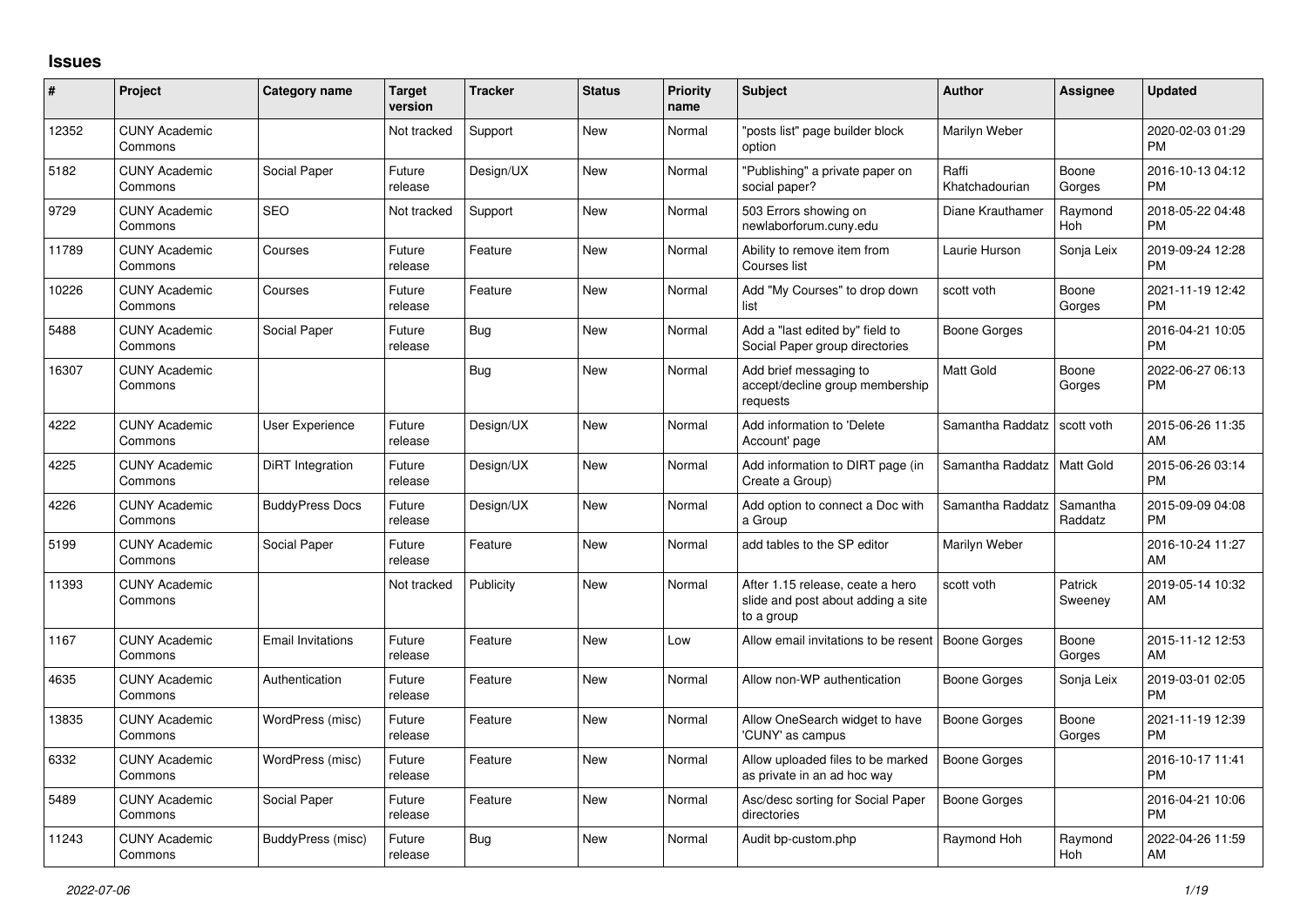| $\#$  | Project                         | <b>Category name</b>       | <b>Target</b><br>version | <b>Tracker</b> | <b>Status</b> | Priority<br>name | <b>Subject</b>                                                                                                                                        | Author                  | <b>Assignee</b>     | <b>Updated</b>                |
|-------|---------------------------------|----------------------------|--------------------------|----------------|---------------|------------------|-------------------------------------------------------------------------------------------------------------------------------------------------------|-------------------------|---------------------|-------------------------------|
| 13466 | <b>CUNY Academic</b><br>Commons | Cavalcade                  | Future<br>release        | Feature        | <b>New</b>    | Normal           | Automated cleanup for duplicate<br>Cavalcade tasks                                                                                                    | <b>Boone Gorges</b>     | Boone<br>Gorges     | 2020-10-13 05:24<br><b>PM</b> |
| 14309 | <b>CUNY Academic</b><br>Commons | Group Library              | Future<br>release        | Feature        | New           | Normal           | Better handling of<br>bp_group_document file download<br>attempts when file is not present                                                            | <b>Boone Gorges</b>     | Boone<br>Gorges     | 2021-11-19 12:28<br><b>PM</b> |
| 1166  | <b>CUNY Academic</b><br>Commons | <b>Email Invitations</b>   | Future<br>release        | Feature        | New           | Low              | Better organizational tools for Sent   Boone Gorges<br><b>Invites</b>                                                                                 |                         | Boone<br>Gorges     | 2015-11-09 06:02<br><b>PM</b> |
| 12911 | <b>CUNY Academic</b><br>Commons |                            | Not tracked              | Feature        | <b>New</b>    | Normal           | Block access to xmlrpc.php based<br>on User-Agent                                                                                                     | <b>Boone Gorges</b>     | Boone<br>Gorges     | 2020-06-09 05:12<br><b>PM</b> |
| 7624  | <b>CUNY Academic</b><br>Commons | BuddyPress (misc)          | Future<br>release        | Design/UX      | <b>New</b>    | Normal           | <b>BP</b> Notifications                                                                                                                               | Luke Waltzer            | Paige Dupont        | 2017-02-08 10:43<br><b>PM</b> |
| 6749  | <b>CUNY Academic</b><br>Commons | Events                     | Future<br>release        | <b>Bug</b>     | <b>New</b>    | Low              | BPEO iCal request can trigger<br>very large number of DB queries                                                                                      | <b>Boone Gorges</b>     | Raymond<br>Hoh      | 2016-11-15 10:09<br><b>PM</b> |
| 364   | <b>CUNY Academic</b><br>Commons | <b>WordPress Plugins</b>   | Future<br>release        | Feature        | New           | Normal           | <b>Bulletin Board</b>                                                                                                                                 | <b>Matt Gold</b>        |                     | 2015-01-05 08:50<br><b>PM</b> |
| 16294 | <b>CUNY Academic</b><br>Commons |                            |                          | <b>Bug</b>     | <b>New</b>    | Urgent           | CAC is down                                                                                                                                           | Raffi<br>Khatchadourian |                     | 2022-06-27 02:00<br><b>PM</b> |
| 5058  | <b>CUNY Academic</b><br>Commons | Social Paper               | Future<br>release        | Feature        | <b>New</b>    | Low              | Can there be a clearer signal that<br>even when comments have<br>already been made you add<br>comments by clicking on the side?<br>(SP suggestion #5) | Marilyn Weber           | Samantha<br>Raddatz | 2016-02-11 10:24<br><b>PM</b> |
| 6755  | <b>CUNY Academic</b><br>Commons | WordPress (misc)           | Future<br>release        | <b>Bug</b>     | <b>New</b>    | Normal           | Cannot Deactivate Plugin                                                                                                                              | Laura Kane              |                     | 2016-11-16 01:12<br><b>PM</b> |
| 14184 | <b>CUNY Academic</b><br>Commons | <b>Public Portfolio</b>    | Future<br>release        | Feature        | <b>New</b>    | Normal           | Centralized mechanism for storing<br>Campus affiliations                                                                                              | <b>Boone Gorges</b>     | Boone<br>Gorges     | 2022-01-04 11:35<br>AM        |
| 11624 | <b>CUNY Academic</b><br>Commons | WordPress (misc)           | Not tracked              | Support        | <b>New</b>    | Normal           | Change pages into posts or swap<br>database for a Commons site?                                                                                       | Stephen Klein           | Raymond<br>Hoh      | 2019-07-09 11:04<br>AM        |
| 5992  | <b>CUNY Academic</b><br>Commons | <b>Email Notifications</b> | Future<br>release        | Feature        | <b>New</b>    | Normal           | Changing the From line of<br>autogenerated blog emails                                                                                                | Marilyn Weber           |                     | 2018-09-27 05:19<br><b>PM</b> |
| 9346  | <b>CUNY Academic</b><br>Commons | WordPress (misc)           | Not tracked              | Bug            | New           | Normal           | Clone cetls.bmcc.cuny.edu for<br>development                                                                                                          | Owen Roberts            | Raymond<br>Hoh      | 2018-03-06 05:35<br><b>PM</b> |
| 13331 | <b>CUNY Academic</b><br>Commons | Site cloning               | Future<br>release        | <b>Bug</b>     | <b>New</b>    | Normal           | Combine Site Template and Clone<br>operations                                                                                                         | <b>Boone Gorges</b>     | Jeremy Felt         | 2021-11-19 12:39<br><b>PM</b> |
| 12573 | <b>CUNY Academic</b><br>Commons | <b>WordPress Plugins</b>   | Future<br>release        | Bug            | New           | Normal           | CommentPress Core Issues                                                                                                                              | scott voth              |                     | 2020-03-24 04:32<br>PM.       |
| 14394 | <b>CUNY Academic</b><br>Commons |                            | Not tracked              | Feature        | New           | Normal           | Commons News Site - redesign                                                                                                                          | scott voth              | scott voth          | 2021-09-14 10:46<br>AM        |
| 14936 | <b>CUNY Academic</b><br>Commons |                            |                          | <b>Bug</b>     | New           | Normal           | Commons websites blocked by<br>SPS campus network                                                                                                     | Laurie Hurson           |                     | 2021-11-03 03:57<br><b>PM</b> |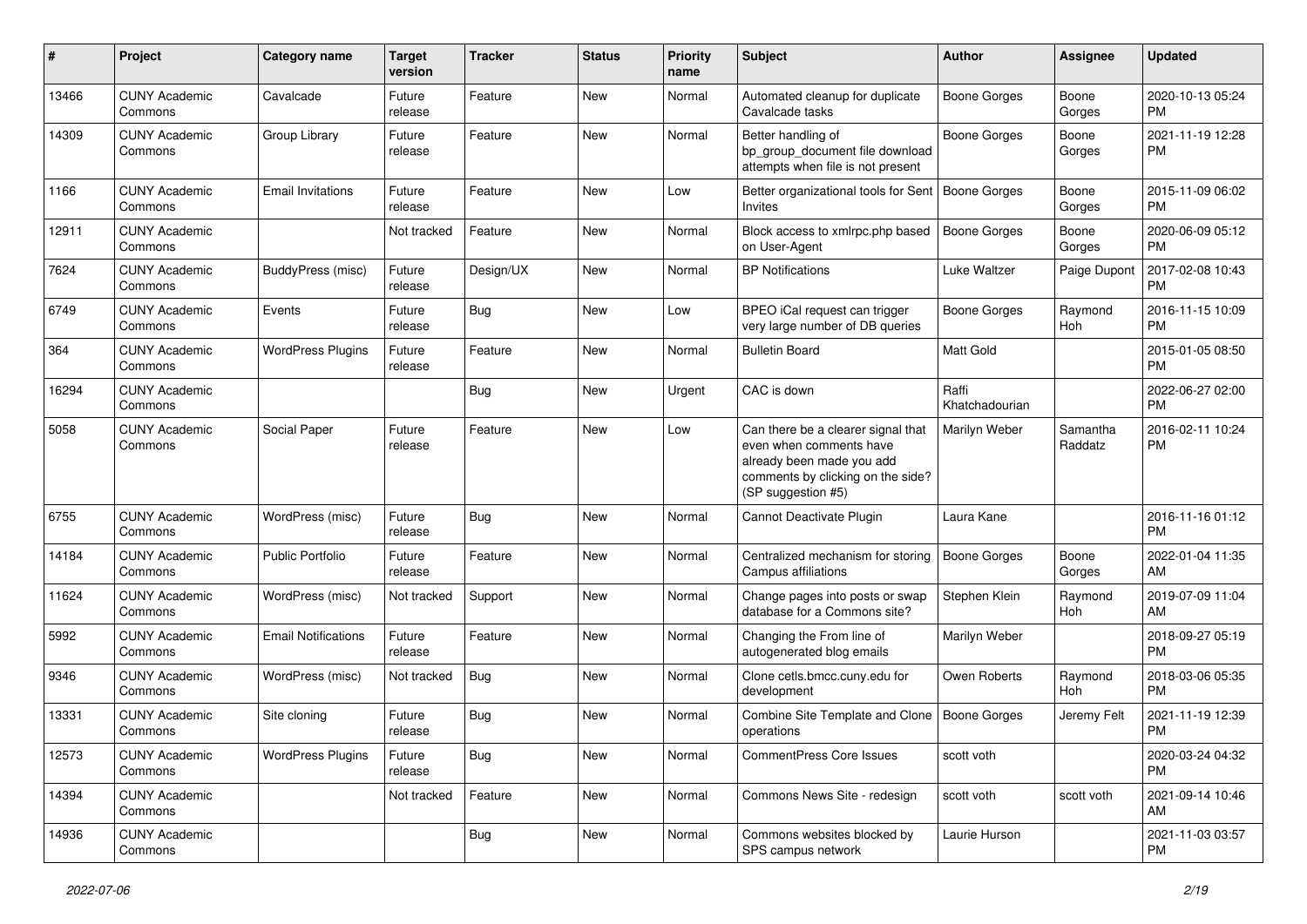| $\pmb{\#}$ | <b>Project</b>                  | <b>Category name</b>     | <b>Target</b><br>version | <b>Tracker</b> | <b>Status</b> | Priority<br>name | <b>Subject</b>                                                                 | <b>Author</b>           | Assignee            | <b>Updated</b>                |
|------------|---------------------------------|--------------------------|--------------------------|----------------|---------------|------------------|--------------------------------------------------------------------------------|-------------------------|---------------------|-------------------------------|
| 13949      | <b>CUNY Academic</b><br>Commons |                          | Not tracked              | <b>Bug</b>     | New           | Normal           | Continued debugging of runaway<br>MySQL connections                            | <b>Matt Gold</b>        | Boone<br>Gorges     | 2021-09-14 10:42<br>AM        |
| 3509       | <b>CUNY Academic</b><br>Commons | Publicity                | 1.7                      | Publicity      | New           | Normal           | Create 1.7 digital signage imagery                                             | Micki Kaufman           | Marilyn<br>Weber    | 2014-10-01 12:40<br><b>PM</b> |
| 9643       | <b>CUNY Academic</b><br>Commons | Publicity                | Not tracked              | Feature        | New           | Normal           | Create a page on the Commons<br>for logos etc.                                 | Stephen Real            | Stephen Real        | 2018-04-24 10:53<br>AM        |
| 2753       | <b>CUNY Academic</b><br>Commons | <b>Public Portfolio</b>  | Future<br>release        | Feature        | <b>New</b>    | Normal           | Create actual actual tagification in<br>academic interests and other<br>fields | Micki Kaufman           | Boone<br>Gorges     | 2015-01-05 08:52<br><b>PM</b> |
| 3657       | <b>CUNY Academic</b><br>Commons | WordPress (misc)         | Not tracked              | Feature        | New           | Normal           | Create alert for GC email<br>addresses                                         | <b>Matt Gold</b>        | Matt Gold           | 2016-04-14 11:29<br><b>PM</b> |
| 3615       | <b>CUNY Academic</b><br>Commons | Redmine                  | Not tracked              | Feature        | New           | Low              | Create Redmine issues via email                                                | Dominic Giglio          | Boone<br>Gorges     | 2017-11-16 11:36<br>AM        |
| 10439      | <b>CUNY Academic</b><br>Commons | Design                   | 2.1.0                    | Design/UX      | <b>New</b>    | Normal           | Create Style Guide for Commons                                                 | Sonja Leix              | Sara Cannon         | 2022-06-28 01:43<br><b>PM</b> |
| 8440       | <b>CUNY Academic</b><br>Commons | Onboarding               | Not tracked              | Bug            | New           | Normal           | Create Test Email Accounts for<br><b>Onboarding Project</b>                    | Stephen Real            | Stephen Real        | 2017-08-01 09:49<br><b>PM</b> |
| 14787      | <b>CUNY Academic</b><br>Commons | <b>Plugin Packages</b>   | Future<br>release        | Feature        | New           | Normal           | Creating a "Design" plugin<br>package                                          | Laurie Hurson           | scott voth          | 2022-04-27 04:56<br><b>PM</b> |
| 5183       | <b>CUNY Academic</b><br>Commons | <b>Social Paper</b>      | Future<br>release        | Design/UX      | <b>New</b>    | Normal           | Creating a new paper when<br>viewing an existing paper                         | Raffi<br>Khatchadourian | Samantha<br>Raddatz | 2016-02-02 12:09<br><b>PM</b> |
| 6665       | <b>CUNY Academic</b><br>Commons |                          | Not tracked              | Publicity      | New           | Normal           | Dead Link in 1.10 announcement<br>post                                         | Paige Dupont            | Stephen Real        | 2016-12-01 03:11<br><b>PM</b> |
| 13430      | <b>CUNY Academic</b><br>Commons | Reply By Email           | Not tracked              | Bug            | New           | Normal           | Delay in RBE                                                                   | Luke Waltzer            | Raymond<br>Hoh      | 2020-10-13 11:16<br>AM        |
| 14940      | <b>CUNY Academic</b><br>Commons |                          |                          | Bug            | <b>New</b>    | Normal           | Discrepancy between Commons<br>profile "sites" and actual # of sites           | Laurie Hurson           |                     | 2021-11-08 11:09<br>AM        |
| 7928       | <b>CUNY Academic</b><br>Commons | Group Forums             | Not tracked              | Bug            | New           | Normal           | Duplicate Forum post                                                           | Luke Waltzer            | Raymond<br>Hoh      | 2017-04-11 09:27<br><b>PM</b> |
| 14987      | <b>CUNY Academic</b><br>Commons | <b>WordPress Plugins</b> | Future<br>release        | <b>Bug</b>     | <b>New</b>    | Normal           | Elementor update causes<br>database freeze-up                                  | Boone Gorges            | Boone<br>Gorges     | 2021-11-29 12:02<br><b>PM</b> |
| 12382      | <b>CUNY Academic</b><br>Commons | Membership               | Not tracked              | Support        | <b>New</b>    | Normal           | Email request change                                                           | Marilyn Weber           | Marilyn<br>Weber    | 2020-02-06 12:56<br><b>PM</b> |
| 4253       | <b>CUNY Academic</b><br>Commons | <b>Public Portfolio</b>  | Future<br>release        | Design/UX      | <b>New</b>    | Normal           | Encourage users to add portfolio<br>content                                    | Samantha Raddatz        | Samantha<br>Raddatz | 2015-07-07 11:32<br>AM        |
| 11860      | <b>CUNY Academic</b><br>Commons | Registration             | Future<br>release        | Feature        | New           | Normal           | <b>Ensure Students Are Aware They</b><br>Can Use Aliases At Registration       | scott voth              |                     | 2019-09-24 08:46<br>AM        |
| 4592       | <b>CUNY Academic</b><br>Commons | Events                   | Future<br>release        | Design/UX      | <b>New</b>    | Normal           | Event Creation - Venue Dropdown<br>Slow                                        | Samantha Raddatz        | Boone<br>Gorges     | 2015-09-14 04:56<br><b>PM</b> |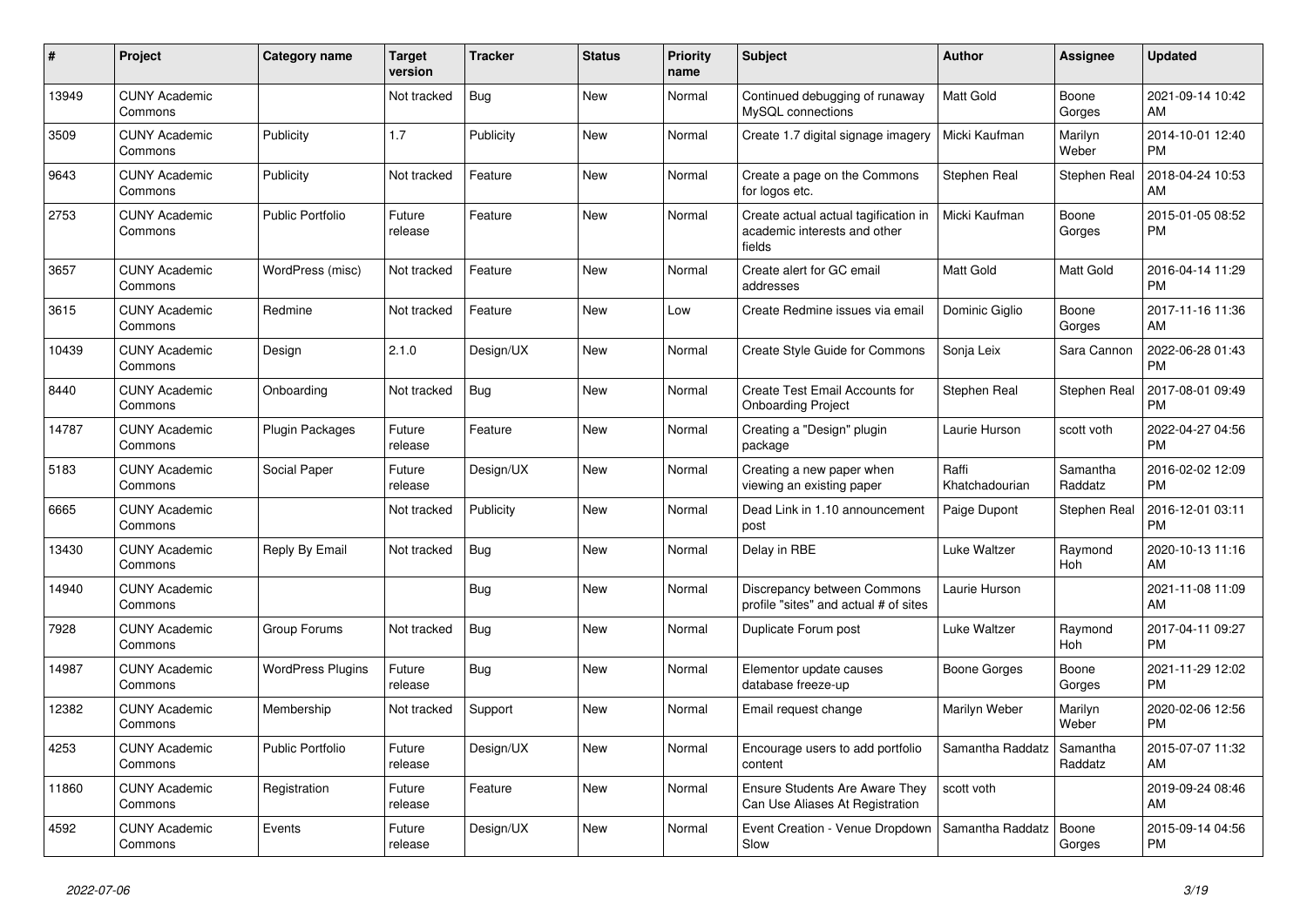| #     | Project                         | <b>Category name</b>       | <b>Target</b><br>version | <b>Tracker</b> | <b>Status</b> | <b>Priority</b><br>name | <b>Subject</b>                                                                    | <b>Author</b>           | <b>Assignee</b>     | <b>Updated</b>                |
|-------|---------------------------------|----------------------------|--------------------------|----------------|---------------|-------------------------|-----------------------------------------------------------------------------------|-------------------------|---------------------|-------------------------------|
| 15565 | <b>CUNY Academic</b><br>Commons |                            |                          | Support        | New           | Normal                  | Events - send updates to an email<br>listserv                                     | Marilyn Weber           |                     | 2022-03-10 01:06<br>PM.       |
| 6078  | <b>CUNY Academic</b><br>Commons | Blogs (BuddyPress)         | Future<br>release        | Feature        | New           | Normal                  | <b>Explore Adding Network Blog</b><br>Metadata Plugin                             | Luke Waltzer            | <b>Luke Waltzer</b> | 2016-10-11 10:29<br><b>PM</b> |
| 8835  | <b>CUNY Academic</b><br>Commons | Blogs (BuddyPress)         | Future<br>release        | Feature        | New           | Normal                  | Extend cuny is shortlinks to sites                                                | Luke Waltzer            | Boone<br>Gorges     | 2022-04-26 11:59<br>AM        |
| 13199 | <b>CUNY Academic</b><br>Commons | Group Forums               | Future<br>release        | Feature        | New           | Normal                  | Favoring Groups over bbPress<br>plugin                                            | Colin McDonald          | Colin<br>McDonald   | 2021-11-19 12:28<br><b>PM</b> |
| 13650 | <b>CUNY Academic</b><br>Commons | Group Library              | Future<br>release        | Feature        | New           | Normal                  | Forum Attachments in Group<br>Library                                             | Laurie Hurson           |                     | 2021-11-19 12:30<br><b>PM</b> |
| 13457 | <b>CUNY Academic</b><br>Commons | Group Forums               | 2.0.3                    | Bug            | New           | High                    | Forum post not sending<br>notifications                                           | Filipa Calado           | Raymond<br>Hoh      | 2022-06-29 11:32<br>AM        |
| 3059  | <b>CUNY Academic</b><br>Commons | Group Forums               | Future<br>release        | Design/UX      | New           | Normal                  | Forum Post Permissable Content<br><b>Explanatory Text</b>                         | Chris Stein             | Chris Stein         | 2015-04-02 11:27<br>AM        |
| 5397  | <b>CUNY Academic</b><br>Commons | Social Paper               | Future<br>release        | Feature        | <b>New</b>    | Normal                  | frustrating to have to<br>enable/disable in SP                                    | Marilyn Weber           | Samantha<br>Raddatz | 2016-04-20 03:39<br><b>PM</b> |
| 15210 | <b>CUNY Academic</b><br>Commons | Analytics                  | Not tracked              | Design/UX      | New           | Normal                  | Google Analytics improvements                                                     | Colin McDonald          | Boone<br>Gorges     | 2022-05-24 10:47<br>AM        |
| 8498  | <b>CUNY Academic</b><br>Commons | <b>WordPress Plugins</b>   | Future<br>release        | Feature        | New           | Low                     | <b>Gravity Forms Email Users</b>                                                  | Raffi<br>Khatchadourian | Matt Gold           | 2017-10-13 12:58<br><b>PM</b> |
| 4481  | <b>CUNY Academic</b><br>Commons | Events                     | Future<br>release        | Feature        | New           | Normal                  | Group admins/mods should have<br>the ability to unlink an event from<br>the group | Boone Gorges            | Boone<br>Gorges     | 2017-04-24 03:53<br><b>PM</b> |
| 308   | <b>CUNY Academic</b><br>Commons | Registration               | Future<br>release        | Feature        | New           | Normal                  | Group recommendations for<br>signup process                                       | Boone Gorges            | Samantha<br>Raddatz | 2015-11-09 05:07<br><b>PM</b> |
| 11879 | <b>CUNY Academic</b><br>Commons |                            | Not tracked              | Bug            | New           | Normal                  | Hypothesis comments appearing<br>on multiple, different pdfs across<br>blogs      | Laurie Hurson           | Laurie Hurson       | 2019-09-19 02:39<br><b>PM</b> |
| 3048  | <b>CUNY Academic</b><br>Commons | <b>Public Portfolio</b>    | Future<br>release        | Feature        | New           | Low                     | Images for rich text profile fields                                               | Boone Gorges            | Boone<br>Gorges     | 2014-02-19 12:56<br>PM.       |
| 12042 | <b>CUNY Academic</b><br>Commons | <b>Email Notifications</b> | Future<br>release        | Feature        | New           | Normal                  | Improved error logging for BPGES<br>send queue                                    | Boone Gorges            | Boone<br>Gorges     | 2021-11-19 12:25<br><b>PM</b> |
| 12091 | <b>CUNY Academic</b><br>Commons | Group Files                | Future<br>release        | Feature        | New           | Normal                  | Improved pre-upload file validation<br>for bp-group-documents                     | Boone Gorges            | Boone<br>Gorges     | 2019-11-14 01:21<br>PM        |
| 11834 | <b>CUNY Academic</b><br>Commons | Group Files                | Future<br>release        | Feature        | New           | Normal                  | Improved tools for managing<br>group file folders                                 | <b>Boone Gorges</b>     | Sonja Leix          | 2019-09-06 03:55<br><b>PM</b> |
| 13358 | <b>CUNY Academic</b><br>Commons | Group Forums               | Future<br>release        | Feature        | New           | Normal                  | Improved UI for group forum<br>threading settings                                 | Boone Gorges            | Raymond<br>Hoh      | 2021-11-19 12:27<br><b>PM</b> |
| 14792 | <b>CUNY Academic</b><br>Commons |                            |                          | <b>Bug</b>     | New           | Normal                  | Inconsistent email notifications<br>from gravity forms                            | Raffi<br>Khatchadourian |                     | 2021-10-04 01:50<br><b>PM</b> |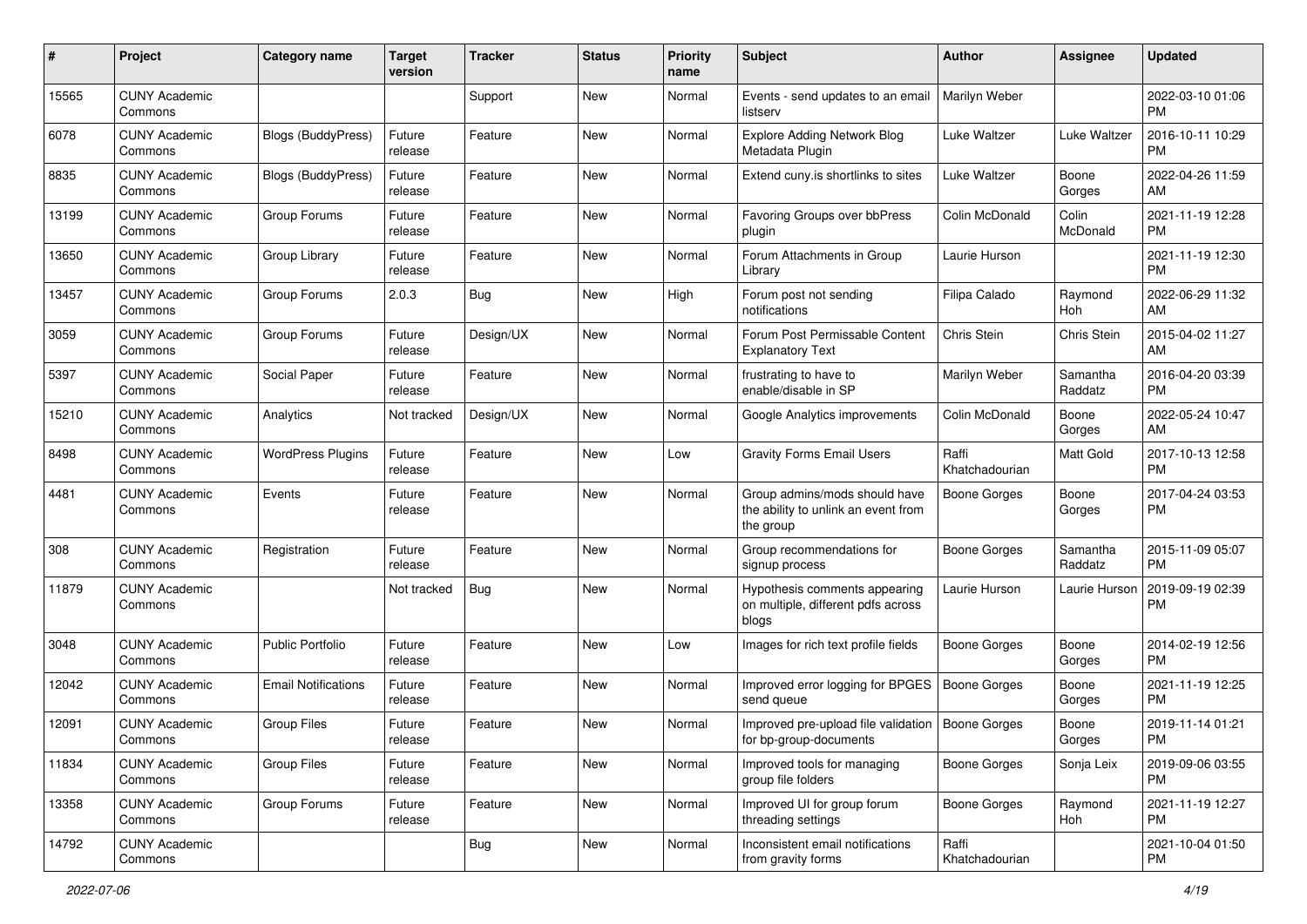| #     | Project                         | <b>Category name</b>           | <b>Target</b><br>version | <b>Tracker</b> | <b>Status</b> | Priority<br>name | <b>Subject</b>                                                                                                                               | <b>Author</b>           | <b>Assignee</b>     | <b>Updated</b>                |
|-------|---------------------------------|--------------------------------|--------------------------|----------------|---------------|------------------|----------------------------------------------------------------------------------------------------------------------------------------------|-------------------------|---------------------|-------------------------------|
| 16314 | <b>CUNY Academic</b><br>Commons | <b>WordPress Plugins</b>       |                          | Feature        | <b>New</b>    | Normal           | Install Multicollab plug-in?                                                                                                                 | Raffi<br>Khatchadourian |                     | 2022-06-29 03:44<br><b>PM</b> |
| 9908  | <b>CUNY Academic</b><br>Commons |                                | Not tracked              | Feature        | <b>New</b>    | Normal           | Is it possible to send email<br>updates to users (or an email<br>address not on the list) for only a<br>single page AFTER being<br>prompted? | <b>Michael Shields</b>  | scott voth          | 2018-06-11 01:34<br><b>PM</b> |
| 13048 | <b>CUNY Academic</b><br>Commons | Shortcodes and<br>embeds       | Future<br>release        | Feature        | <b>New</b>    | Normal           | Jupyter Notebooks support                                                                                                                    | <b>Boone Gorges</b>     |                     | 2020-07-14 11:46<br>AM        |
| 13370 | <b>CUNY Academic</b><br>Commons | Group Library                  | Future<br>release        | Feature        | <b>New</b>    | Normal           | Library bulk deletion and folder<br>editing                                                                                                  | Colin McDonald          | Boone<br>Gorges     | 2020-10-13 10:41<br>AM        |
| 3565  | <b>CUNY Academic</b><br>Commons | My Commons                     | Not tracked              | Documentation  | <b>New</b>    | Normal           | Load Newest inconsistencies                                                                                                                  | Chris Stein             | scott voth          | 2015-11-09 01:16<br><b>PM</b> |
| 5679  | <b>CUNY Academic</b><br>Commons | Analytics                      | Not tracked              | Feature        | New           | Normal           | Logged In Users for GA                                                                                                                       | Valerie Townsend        | Valerie<br>Townsend | 2016-06-11 09:49<br>AM        |
| 11531 | <b>CUNY Academic</b><br>Commons | Events                         | Future<br>release        | Feature        | <b>New</b>    | Normal           | Main Events calendar should<br>include non-public events that<br>user has access to                                                          | scott voth              | Boone<br>Gorges     | 2019-06-11 10:00<br>AM        |
| 6389  | <b>CUNY Academic</b><br>Commons | <b>BuddyPress Docs</b>         | Future<br>release        | Feature        | <b>New</b>    | Low              | Make Discussion Area Visible<br>When Editing a Doc                                                                                           | Luke Waltzer            | Boone<br>Gorges     | 2016-10-21 04:16<br><b>PM</b> |
| 5050  | <b>CUNY Academic</b><br>Commons | Social Paper                   | Future<br>release        | Feature        | <b>New</b>    | Low              | Making comments visible in SP<br>editing mode (SP suggestion #1)                                                                             | Marilyn Weber           | Samantha<br>Raddatz | 2019-09-17 11:10<br><b>PM</b> |
| 14496 | <b>CUNY Academic</b><br>Commons | Domain Mapping                 | Future<br>release        | <b>Bug</b>     | <b>New</b>    | Normal           | Mapped domain SSO uses<br>third-party cookies                                                                                                | Raymond Hoh             | Raymond<br>Hoh      | 2021-05-24 04:03<br><b>PM</b> |
| 15757 | <b>CUNY Academic</b><br>Commons |                                |                          | Bug            | New           | Normal           | Members # do not match                                                                                                                       | Laurie Hurson           |                     | 2022-03-30 04:52<br><b>PM</b> |
| 10794 | <b>CUNY Academic</b><br>Commons | Performance                    | Not tracked              | <b>Bug</b>     | <b>New</b>    | Normal           | Memcached connection<br>occasionally breaks                                                                                                  | <b>Boone Gorges</b>     | Boone<br>Gorges     | 2018-12-06 03:30<br><b>PM</b> |
| 13891 | <b>CUNY Academic</b><br>Commons | Internal Tools and<br>Workflow | 2.1.0                    | Feature        | <b>New</b>    | Normal           | Migrate automated linting to<br>GitHub Actions                                                                                               | <b>Boone Gorges</b>     | Jeremy Felt         | 2022-06-29 11:13<br>AM        |
| 11392 | <b>CUNY Academic</b><br>Commons |                                | Future<br>release        | Bug            | New           | Normal           | Migrate users away from<br><b>StatPress</b>                                                                                                  | <b>Boone Gorges</b>     |                     | 2019-04-23 03:53<br><b>PM</b> |
| 10839 | <b>CUNY Academic</b><br>Commons | About page                     | Not tracked              | Support        | <b>New</b>    | Normal           | <b>Mission Statement Needs</b><br>Revision                                                                                                   | scott voth              | Matt Gold           | 2018-12-26 10:58<br>AM        |
| 3580  | <b>CUNY Academic</b><br>Commons | Group Blogs                    | Future<br>release        | Feature        | New           | Normal           | Multiple blogs per group                                                                                                                     | <b>Boone Gorges</b>     | Boone<br>Gorges     | 2018-02-20 02:02<br>PM.       |
| 4535  | <b>CUNY Academic</b><br>Commons | My Commons                     | Future<br>release        | <b>Bug</b>     | New           | Low              | My Commons filter issue                                                                                                                      | scott voth              | Raymond<br>Hoh      | 2015-09-01 11:17<br>AM        |
| 11968 | JustPublics@365<br>MediaCamp    |                                |                          | Feature        | New           | Normal           | Nanoscience Retractable Display<br>Unit                                                                                                      | Donald Cherry           | Bonnie<br>Eissner   | 2021-02-19 08:50<br>AM        |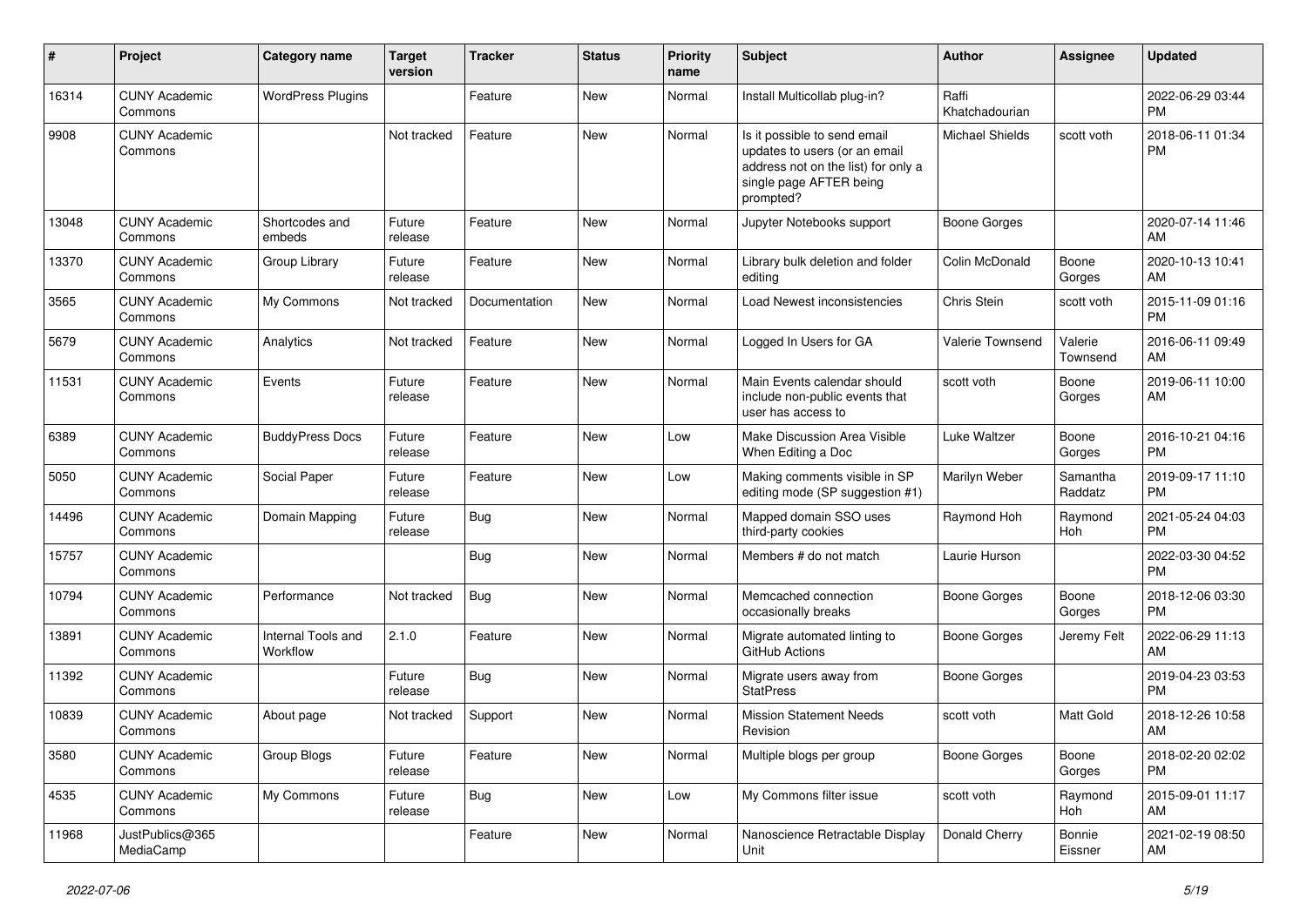| $\pmb{\#}$ | Project                         | <b>Category name</b>           | <b>Target</b><br>version | <b>Tracker</b> | <b>Status</b> | Priority<br>name | <b>Subject</b>                                                          | <b>Author</b>    | Assignee            | <b>Updated</b>                |
|------------|---------------------------------|--------------------------------|--------------------------|----------------|---------------|------------------|-------------------------------------------------------------------------|------------------|---------------------|-------------------------------|
| 11883      | <b>CUNY Academic</b><br>Commons | Help/Codex                     | Not tracked              | Support        | <b>New</b>    | Normal           | Need Embedding Help Page<br>Update (Tableau)                            | Anthony Wheeler  | scott voth          | 2019-09-24 08:49<br>AM        |
| 16255      | <b>CUNY Academic</b><br>Commons | WordPress (misc)               |                          | <b>Bug</b>     | <b>New</b>    | Normal           | Need to define 'MULTISITE'<br>constant in wp-config.php                 | Raymond Hoh      |                     | 2022-06-19 09:31<br>AM        |
| 4972       | <b>CUNY Academic</b><br>Commons | Analytics                      | Not tracked              | Bug            | New           | Normal           | <b>Newsletter Analytics</b>                                             | Stephen Real     | Matt Gold           | 2015-12-09 12:54<br><b>PM</b> |
| 15045      | <b>CUNY Academic</b><br>Commons |                                |                          | Support        | New           | Normal           | no result for KCeL in the search<br>box on the commons                  | Marilyn Weber    |                     | 2021-12-10 11:29<br>AM        |
| 14475      | <b>CUNY Academic</b><br>Commons |                                | Not tracked              | Publicity      | <b>New</b>    | Normal           | <b>OER Showcase Page</b>                                                | Laurie Hurson    | Laurie Hurson       | 2021-09-14 10:46<br>AM        |
| 10354      | <b>CUNY Academic</b><br>Commons | <b>Public Portfolio</b>        | Future<br>release        | Feature        | New           | Normal           | Opt out of Having a Profile Page                                        | scott voth       | <b>Chris Stein</b>  | 2020-05-12 10:43<br>AM        |
| 8607       | <b>CUNY Academic</b><br>Commons |                                | Not tracked              | Support        | New           | Normal           | Paypal?                                                                 | Marilyn Weber    | Matt Gold           | 2018-05-15 01:37<br><b>PM</b> |
| 15194      | <b>CUNY Academic</b><br>Commons | Internal Tools and<br>Workflow | 2.1.0                    | Feature        | <b>New</b>    | Normal           | PHPCS sniff for un-restored<br>switch_to_blog() calls                   | Boone Gorges     | Jeremy Felt         | 2022-05-26 10:45<br>AM        |
| 3506       | <b>CUNY Academic</b><br>Commons | Publicity                      | 1.7                      | Publicity      | New           | Normal           | Prepare 1.7 email messaging                                             | Micki Kaufman    | Micki<br>Kaufman    | 2014-10-01 12:36<br><b>PM</b> |
| 10580      | <b>CUNY Academic</b><br>Commons | Information<br>Architecture    | Future<br>release        | Design/UX      | New           | Normal           | Primary nav item review                                                 | Boone Gorges     | Sara Cannon         | 2022-06-28 01:29<br><b>PM</b> |
| 13286      | <b>CUNY Academic</b><br>Commons |                                | Not tracked              | Support        | <b>New</b>    | Normal           | problem connecting with<br><b>WordPress app</b>                         | Marilyn Weber    | Raymond<br>Hoh      | 2020-09-08 11:16<br>AM        |
| 15685      | <b>CUNY Academic</b><br>Commons |                                |                          | Support        | <b>New</b>    | High             | problem with chrome?                                                    | Marilyn Weber    |                     | 2022-04-25 03:40<br><b>PM</b> |
| 4622       | <b>CUNY Academic</b><br>Commons | Public Portfolio               | Future<br>release        | Design/UX      | <b>New</b>    | Normal           | <b>Profile Visibility Settings</b>                                      | Samantha Raddatz | Samantha<br>Raddatz | 2015-09-21 12:18<br><b>PM</b> |
| 16332      | <b>CUNY Academic</b><br>Commons |                                |                          | Feature        | <b>New</b>    | Normal           | Refining the OER Tag: Remove<br>OER tag option from Creation<br>Process | Laurie Hurson    |                     | 2022-07-05 01:07<br><b>PM</b> |
| 15883      | <b>CUNY Academic</b><br>Commons |                                | 2.1.0                    | Feature        | <b>New</b>    | Normal           | Release BPGES update                                                    | Boone Gorges     | Boone<br>Gorges     | 2022-05-26 10:39<br>AM        |
| 16199      | <b>CUNY Academic</b><br>Commons | Directories                    | 2.0.3                    | <b>Bug</b>     | New           | Normal           | Removed "Semester" Filter from<br><b>Courses Directory</b>              | Laurie Hurson    | Boone<br>Gorges     | 2022-06-29 11:32<br>AM        |
| 11496      | <b>CUNY Academic</b><br>Commons | <b>Public Portfolio</b>        | 1.15.2                   | Support        | <b>New</b>    | Normal           | Replace Twitter Icon on Member<br>Portfolio page                        | scott voth       | Boone<br>Gorges     | 2019-06-06 01:03<br><b>PM</b> |
| 5282       | <b>CUNY Academic</b><br>Commons | Social Paper                   | Future<br>release        | Bug            | New           | Normal           | Replying via email directs to paper<br>but not individual comment.      | Marilyn Weber    | Raymond<br>Hoh      | 2016-03-02 01:48<br><b>PM</b> |
| 16319      | <b>CUNY Academic</b><br>Commons | <b>WordPress Plugins</b>       | 2.0.3                    | <b>Bug</b>     | <b>New</b>    | Normal           | Request for Events Calendar Pro<br>5.14.2 update                        | Raymond Hoh      | Raymond<br>Hoh      | 2022-07-01 04:16<br><b>PM</b> |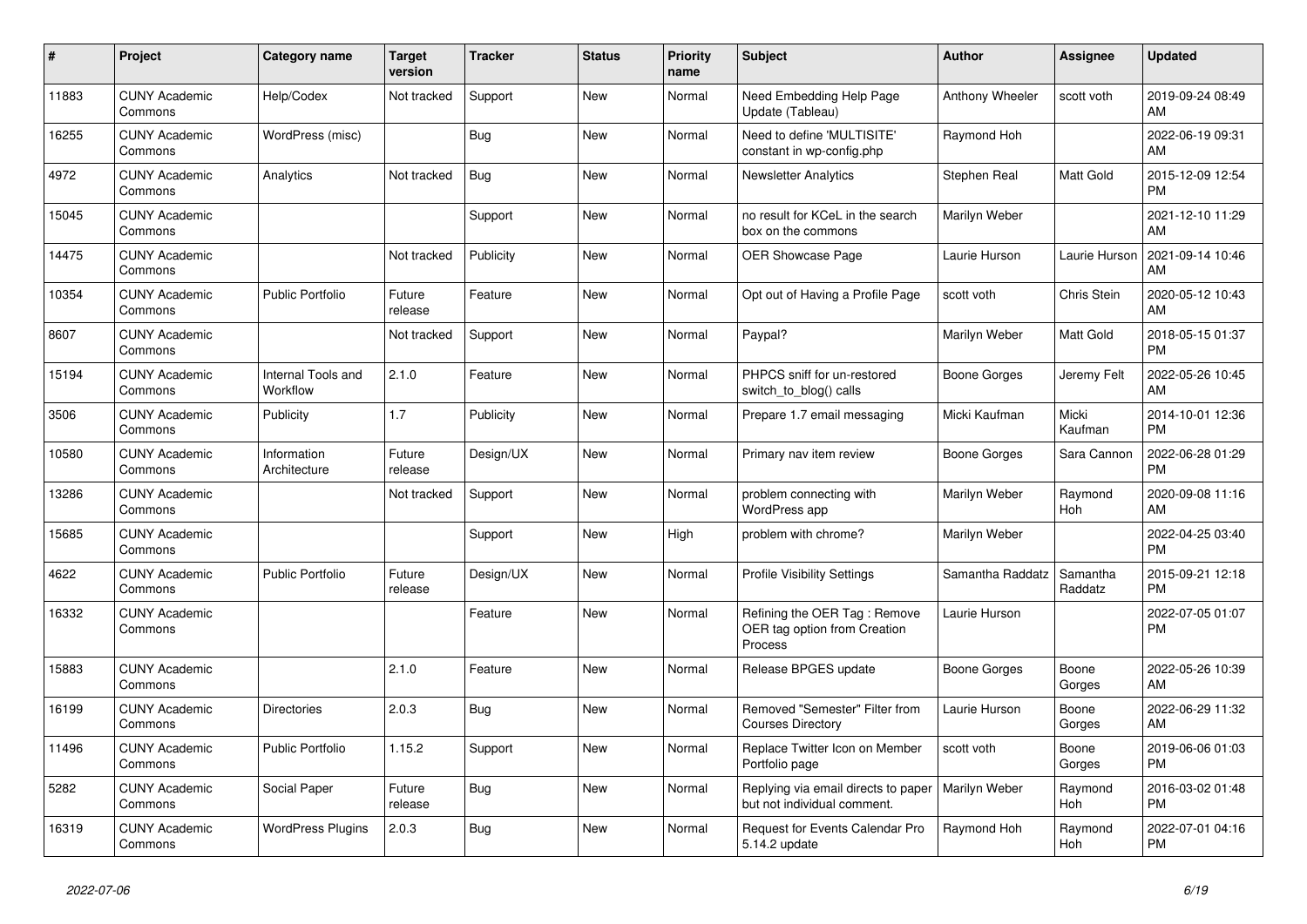| #     | Project                         | <b>Category name</b>    | <b>Target</b><br>version | <b>Tracker</b> | <b>Status</b> | <b>Priority</b><br>name | <b>Subject</b>                                                                                               | Author                  | <b>Assignee</b>     | <b>Updated</b>                |
|-------|---------------------------------|-------------------------|--------------------------|----------------|---------------|-------------------------|--------------------------------------------------------------------------------------------------------------|-------------------------|---------------------|-------------------------------|
| 9420  | <b>CUNY Academic</b><br>Commons | cuny.is                 | Not tracked              | Feature        | <b>New</b>    | Normal                  | Request for http://cuny.is/streams                                                                           | Raffi<br>Khatchadourian | Marilyn<br>Weber    | 2018-04-02 10:08<br>AM        |
| 12247 | <b>CUNY Academic</b><br>Commons | Publicity               | Not tracked              | Support        | New           | Normal                  | Screenshot of First Commons<br>Homepage                                                                      | scott voth              | scott voth          | 2020-01-14 12:08<br><b>PM</b> |
| 5053  | <b>CUNY Academic</b><br>Commons | Social Paper            | Future<br>release        | Feature        | <b>New</b>    | Low                     | Scrollable menu to add readers<br>(SP suggestion #4)                                                         | Marilyn Weber           | Samantha<br>Raddatz | 2016-04-21 05:21<br><b>PM</b> |
| 5052  | <b>CUNY Academic</b><br>Commons | Social Paper            | Future<br>release        | Feature        | <b>New</b>    | Low                     | Sentence by sentence or line by<br>line comments (SP suggestion #3)                                          | Marilyn Weber           | Boone<br>Gorges     | 2016-02-11 10:24<br>PM.       |
| 12328 | <b>CUNY Academic</b><br>Commons |                         | Not tracked              | Support        | New           | Normal                  | Sign up Code for Non-CUNY<br>Faculty                                                                         | Laurie Hurson           |                     | 2020-01-28 10:25<br>AM        |
| 12438 | <b>CUNY Academic</b><br>Commons | Courses                 | Not tracked              | Bug            | New           | Normal                  | Site appearing twice                                                                                         | Laurie Hurson           | Boone<br>Gorges     | 2020-02-18 01:34<br><b>PM</b> |
| 15767 | <b>CUNY Academic</b><br>Commons | WordPress (misc)        |                          | Support        | New           | Normal                  | Site loading slowly                                                                                          | scott voth              | Boone<br>Gorges     | 2022-04-04 08:56<br>PM.       |
| 7022  | <b>CUNY Academic</b><br>Commons | Announcements           | Future<br>release        | <b>Bug</b>     | <b>New</b>    | Normal                  | Sitewide announcements should<br>be displayed on, and dismissable<br>from, mapped domains                    | <b>Boone Gorges</b>     | Boone<br>Gorges     | 2018-03-22 10:18<br>AM.       |
| 15816 | <b>CUNY Academic</b><br>Commons |                         | Not tracked              | Support        | <b>New</b>    | Normal                  | slow loading at SPS                                                                                          | Marilyn Weber           |                     | 2022-04-05 01:26<br>PM.       |
| 7981  | <b>CUNY Academic</b><br>Commons | Social Paper            | Future<br>release        | Bug            | New           | Normal                  | Social Paper comments should<br>not go to spam                                                               | Luke Waltzer            | Boone<br>Gorges     | 2018-04-16 03:52<br><b>PM</b> |
| 5205  | <b>CUNY Academic</b><br>Commons | Social Paper            | Future<br>release        | Feature        | <b>New</b>    | Normal                  | Social Paper folders                                                                                         | Marilyn Weber           |                     | 2016-02-11 10:24<br><b>PM</b> |
| 7663  | <b>CUNY Academic</b><br>Commons | Social Paper            | Future<br>release        | Bug            | <b>New</b>    | Normal                  | Social Paper notifications not<br>formatted correctly on secondary<br>sites                                  | Boone Gorges            | Boone<br>Gorges     | 2018-04-16 03:52<br><b>PM</b> |
| 14908 | <b>CUNY Academic</b><br>Commons | Performance             |                          | Bug            | <b>New</b>    | Normal                  | Stale object cache on cdev                                                                                   | Raymond Hoh             | Boone<br>Gorges     | 2021-12-07 09:45<br>AM        |
| 11024 | <b>CUNY Academic</b><br>Commons | WordPress (misc)        | Future<br>release        | <b>Bug</b>     | <b>New</b>    | Normal                  | Subsites should not show "you<br>should update your .htaccess<br>now" notice after permalink setting<br>save | Boone Gorges            |                     | 2019-01-28 01:35<br><b>PM</b> |
| 5298  | <b>CUNY Academic</b><br>Commons |                         | Not tracked              | Publicity      | New           | Normal                  | Survey Pop-Up Text                                                                                           | Samantha Raddatz        | Samantha<br>Raddatz | 2016-03-22 12:27<br><b>PM</b> |
| 16177 | <b>CUNY Academic</b><br>Commons | Reply By Email          |                          | <b>Bug</b>     | New           | Normal                  | Switch to Inbound mode for RBE                                                                               | Raymond Hoh             | Raymond<br>Hoh      | 2022-05-30 04:32<br>PM.       |
| 9720  | <b>CUNY Academic</b><br>Commons | Authentication          | Future<br>release        | Feature        | New           | Normal                  | The Commons should be an<br>oAuth provider                                                                   | Boone Gorges            |                     | 2019-03-01 02:04<br><b>PM</b> |
| 8211  | <b>CUNY Academic</b><br>Commons | <b>WordPress Themes</b> | Future<br>release        | Feature        | New           | Normal                  | Theme Suggestions: Material<br>Design-Inspired Themes                                                        | Margaret Galvan         | Margaret<br>Galvan  | 2017-08-07 02:48<br><b>PM</b> |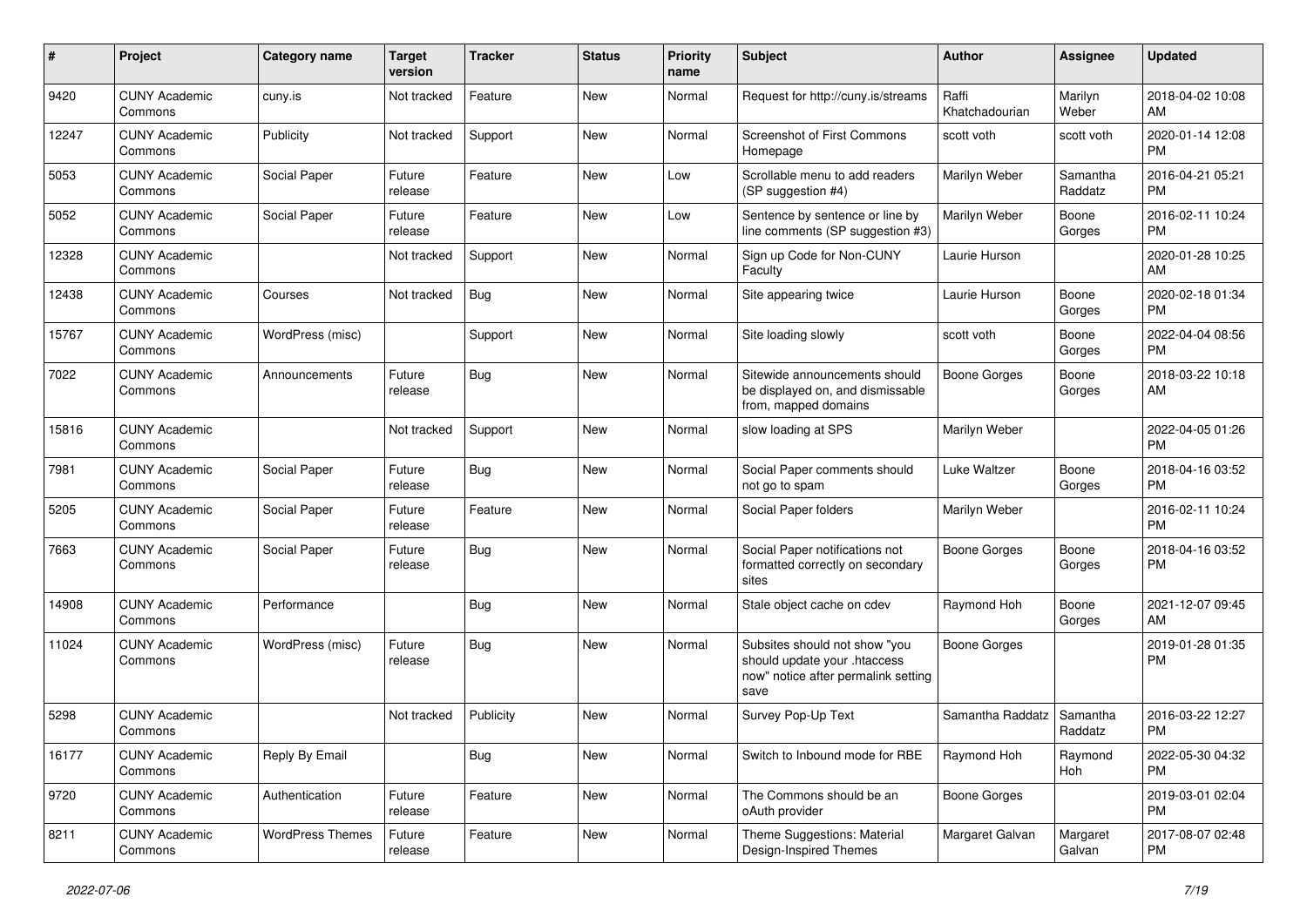| #     | Project                         | <b>Category name</b>     | <b>Target</b><br>version | <b>Tracker</b> | <b>Status</b> | <b>Priority</b><br>name | <b>Subject</b>                                                                             | <b>Author</b>        | Assignee            | <b>Updated</b>                |
|-------|---------------------------------|--------------------------|--------------------------|----------------|---------------|-------------------------|--------------------------------------------------------------------------------------------|----------------------|---------------------|-------------------------------|
| 11843 | <b>CUNY Academic</b><br>Commons | WordPress (misc)         | Future<br>release        | Design/UX      | <b>New</b>    | Normal                  | Tweaking the Gutenberg Editor<br>Interface                                                 | Laurie Hurson        |                     | 2022-04-26 12:00<br><b>PM</b> |
| 14911 | <b>CUNY Academic</b><br>Commons | <b>WordPress Themes</b>  | Not tracked              | Support        | <b>New</b>    | Normal                  | Twentytwentyone theme                                                                      | Marilyn Weber        |                     | 2021-10-28 10:37<br>AM        |
| 11545 | <b>CUNY Academic</b><br>Commons | <b>WordPress Plugins</b> | Not tracked              | Support        | New           | Normal                  | Twitter searches in WordPress                                                              | Gina Cherry          | Matt Gold           | 2019-09-23 01:03<br><b>PM</b> |
| 9926  | <b>CUNY Academic</b><br>Commons | <b>WordPress Plugins</b> | Future<br>release        | <b>Bug</b>     | New           | Normal                  | twitter-mentions-as-comments<br>cron jobs can run long                                     | Boone Gorges         | Boone<br>Gorges     | 2018-10-24 12:34<br><b>PM</b> |
| 16318 | <b>CUNY Academic</b><br>Commons |                          |                          | <b>Bug</b>     | New           | Normal                  | Unable to Access block editor or<br>embed YouTube videos in new<br>pages, in one site only | <b>Syelle Graves</b> |                     | 2022-07-01 06:53<br><b>PM</b> |
| 12392 | <b>CUNY Academic</b><br>Commons | Help/Codex               | Not tracked              | Documentation  | <b>New</b>    | Normal                  | Updates to Common Commons<br>Questions on Help Page                                        | scott voth           | Margaret<br>Galvan  | 2020-02-11 10:53<br>AM        |
| 3691  | <b>CUNY Academic</b><br>Commons | <b>WordPress Plugins</b> | Future<br>release        | Bug            | New           | Normal                  | <b>WPMU Domain Mapping</b><br>Debugging on cdev                                            | Raymond Hoh          | Matt Gold           | 2014-12-12 09:04<br>AM        |
| 3330  | <b>CUNY Academic</b><br>Commons | My Commons               | Future<br>release        | Feature        | Assigned      | Normal                  | 'Commons Information" tool                                                                 | Boone Gorges         | Chris Stein         | 2014-09-22 08:46<br><b>PM</b> |
| 6671  | <b>CUNY Academic</b><br>Commons | Reply By Email           | Not tracked              | Bug            | Assigned      | Normal                  | "Post too often" RBE error<br>message                                                      | <b>Matt Gold</b>     | Raymond<br>Hoh      | 2016-11-11 09:55<br>AM        |
| 481   | <b>CUNY Academic</b><br>Commons | Groups (misc)            | Future<br>release        | Feature        | Assigned      | Normal                  | ability to archive inactive groups<br>and blogs                                            | Michael Mandiberg    | Samantha<br>Raddatz | 2015-11-09 05:56<br><b>PM</b> |
| 5827  | <b>CUNY Academic</b><br>Commons | <b>Public Portfolio</b>  | Future<br>release        | Bug            | Assigned      | Normal                  | Academic Interests square bracket   scott voth<br>links not working                        |                      | Chris Stein         | 2016-08-11 11:59<br><b>PM</b> |
| 4221  | <b>CUNY Academic</b><br>Commons | Group Forums             | Future<br>release        | Design/UX      | Assigned      | Normal                  | Add 'Number of Posts' display<br>option to Forum page                                      | Samantha Raddatz     | Samantha<br>Raddatz | 2015-06-26 02:21<br><b>PM</b> |
| 9895  | <b>CUNY Academic</b><br>Commons | Onboarding               | Future<br>release        | Feature        | Assigned      | Normal                  | Add "Accept Invitation"<br>link/button/function to Group<br>and/or Site invitation emails? | Luke Waltzer         | Boone<br>Gorges     | 2018-06-07 12:42<br><b>PM</b> |
| 9835  | <b>CUNY Academic</b><br>Commons | Group Forums             | Future<br>release        | <b>Bug</b>     | Assigned      | Normal                  | add a "like" function?                                                                     | Marilyn Weber        | Erik Trainer        | 2018-06-05 01:49<br><b>PM</b> |
| 3492  | <b>CUNY Academic</b><br>Commons | <b>WordPress Themes</b>  | Future<br>release        | Support        | Assigned      | Normal                  | Add CBOX theme to the<br>Commons                                                           | scott voth           | Raymond<br>Hoh      | 2014-10-08 05:55<br><b>PM</b> |
| 2571  | <b>NYCDH Community</b><br>Site  |                          |                          | Feature        | Assigned      | Normal                  | Add Google custom search box to<br>homepage                                                | <b>Mark Newton</b>   | Raymond<br>Hoh      | 2013-05-18 07:49<br><b>PM</b> |
| 3220  | <b>CUNY Academic</b><br>Commons | <b>Public Portfolio</b>  | Future<br>release        | Feature        | Assigned      | Normal                  | Add indent/outdent option to<br>Formatting Buttons on Profile<br>Page                      | Matt Gold            | Boone<br>Gorges     | 2014-05-21 10:39<br><b>PM</b> |
| 2223  | <b>CUNY Academic</b><br>Commons | <b>WordPress Plugins</b> | Future<br>release        | Feature        | Assigned      | Low                     | Add Participad to the CUNY<br><b>Academic Commons</b>                                      | Matt Gold            | Boone<br>Gorges     | 2014-09-17 10:03<br><b>PM</b> |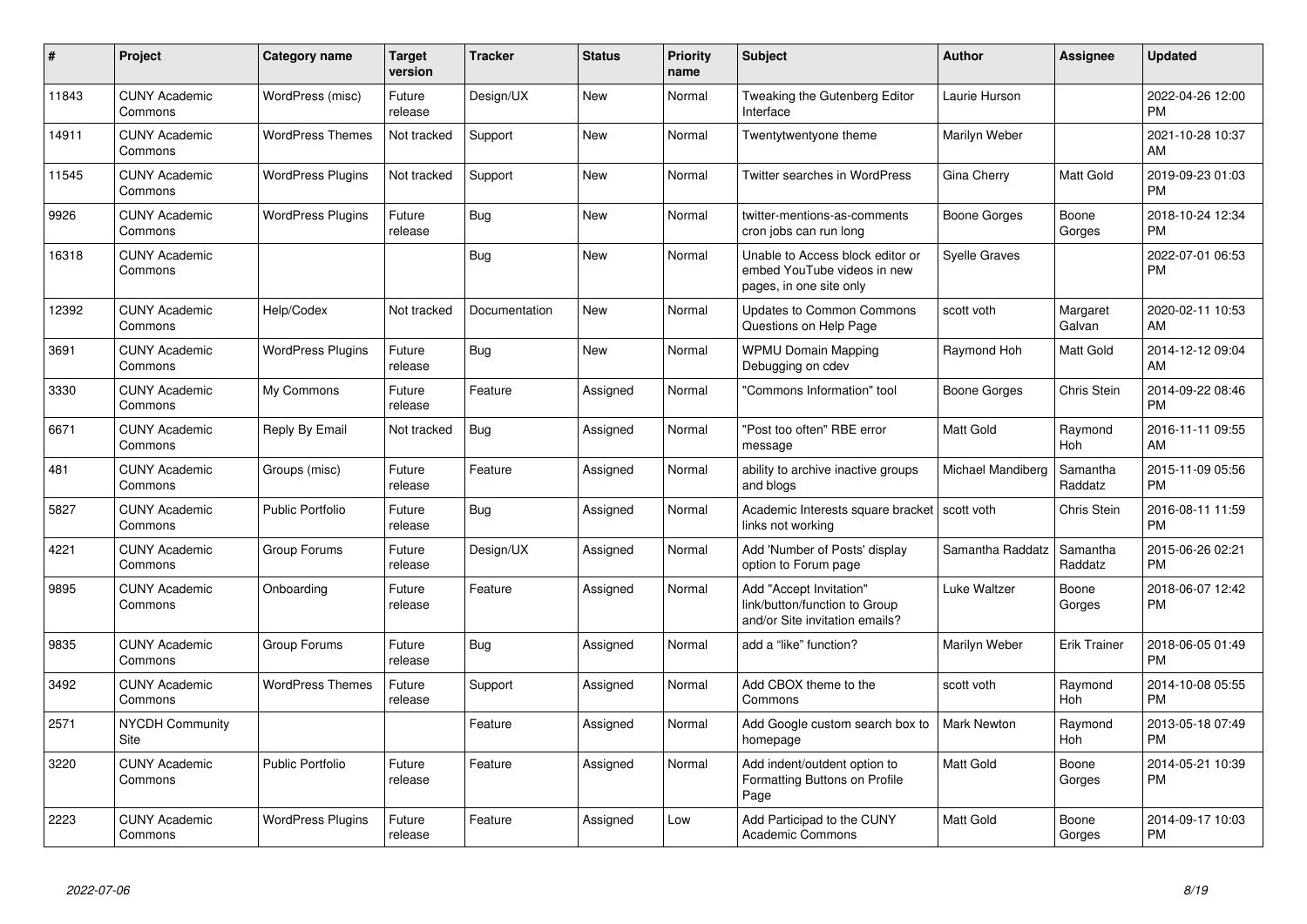| $\#$  | Project                         | <b>Category name</b>     | <b>Target</b><br>version | <b>Tracker</b> | <b>Status</b> | <b>Priority</b><br>name | <b>Subject</b>                                                        | <b>Author</b>       | <b>Assignee</b>     | <b>Updated</b>                |
|-------|---------------------------------|--------------------------|--------------------------|----------------|---------------|-------------------------|-----------------------------------------------------------------------|---------------------|---------------------|-------------------------------|
| 554   | <b>CUNY Academic</b><br>Commons | BuddyPress (misc)        | Future<br>release        | Feature        | Assigned      | Normal                  | Add Trackback notifications to<br>site-wide activity feed             | Matt Gold           | Boone<br>Gorges     | 2015-11-09 06:19<br><b>PM</b> |
| 2574  | <b>NYCDH Community</b><br>Site  |                          |                          | Feature        | Assigned      | Normal                  | Add Way to Upload Files to<br>Groups                                  | <b>Mark Newton</b>  | Raymond<br>Hoh      | 2013-05-18 07:46<br><b>PM</b> |
| 5016  | <b>CUNY Academic</b><br>Commons | Events                   | Future<br>release        | Feature        | Assigned      | Low                     | Allow comments to be posted on<br>events                              | <b>Matt Gold</b>    | Raymond<br>Hoh      | 2019-03-01 02:23<br><b>PM</b> |
| 3354  | <b>CUNY Academic</b><br>Commons | <b>Group Files</b>       | Future<br>release        | Feature        | Assigned      | Low                     | Allow Group Download of Multiple<br><b>Selected Files</b>             | <b>Matt Gold</b>    | Chris Stein         | 2014-08-01 08:50<br>AM        |
| 3308  | <b>CUNY Academic</b><br>Commons | Group Invitations        | Future<br>release        | Feature        | Assigned      | Normal                  | Allow members to rescind group<br>invitations                         | <b>Matt Gold</b>    | Boone<br>Gorges     | 2015-04-01 08:53<br><b>PM</b> |
| 1165  | <b>CUNY Academic</b><br>Commons | <b>Email Invitations</b> | Future<br>release        | Feature        | Assigned      | Low                     | Allow saved lists of invitees under<br>Send Invites                   | Boone Gorges        | Boone<br>Gorges     | 2015-11-09 06:03<br><b>PM</b> |
| 2523  | <b>CUNY Academic</b><br>Commons | <b>BuddyPress Docs</b>   | Future<br>release        | Feature        | Assigned      | Normal                  | Allow Users to Upload Images to<br><b>BP</b> Docs                     | <b>Matt Gold</b>    | Boone<br>Gorges     | 2015-11-09 06:14<br><b>PM</b> |
| 3193  | <b>CUNY Academic</b><br>Commons | Group Forums             | Future<br>release        | Feature        | Assigned      | Normal                  | bbPress 2.x dynamic roles and<br><b>RBE</b>                           | Boone Gorges        | Boone<br>Gorges     | 2014-09-30 01:30<br><b>PM</b> |
| 635   | <b>CUNY Academic</b><br>Commons | BuddyPress (misc)        | Future<br>release        | Feature        | Assigned      | Normal                  | Big Blue Button -<br>Videoconferencing in Groups and<br>Blogs         | Matt Gold           | Boone<br>Gorges     | 2011-03-14 03:24<br><b>PM</b> |
| 3042  | <b>CUNY Academic</b><br>Commons | <b>Public Portfolio</b>  | Future<br>release        | Feature        | Assigned      | Normal                  | Browsing member interests                                             | <b>Matt Gold</b>    | Boone<br>Gorges     | 2015-03-21 09:04<br><b>PM</b> |
| 618   | <b>CUNY Academic</b><br>Commons | <b>BuddyPress Docs</b>   | Future<br>release        | Feature        | Assigned      | Normal                  | BuddyPress Docs: export formats                                       | <b>Boone Gorges</b> | Boone<br>Gorges     | 2015-11-09 05:38<br><b>PM</b> |
| 1417  | <b>CUNY Academic</b><br>Commons | <b>BuddyPress Docs</b>   | Future<br>release        | Feature        | Assigned      | Low                     | <b>Bulk actions for BuddyPress Docs</b>                               | <b>Boone Gorges</b> | Boone<br>Gorges     | 2016-10-17 10:41<br><b>PM</b> |
| 4980  | <b>CUNY Academic</b><br>Commons | Home Page                | Future<br>release        | Feature        | Assigned      | Normal                  | <b>CAC Featured Content -- Adding</b><br>Randomization                | <b>Matt Gold</b>    | Boone<br>Gorges     | 2016-12-12 03:01<br><b>PM</b> |
| 2167  | <b>CUNY Academic</b><br>Commons | WordPress (misc)         | Future<br>release        | Bug            | Assigned      | Normal                  | <b>CAC-Livestream Plugin Issues</b>                                   | Michael Smith       | Dominic<br>Giglio   | 2015-01-02 03:06<br><b>PM</b> |
| 4404  | <b>CUNY Academic</b><br>Commons | <b>Public Portfolio</b>  | Future<br>release        | Design/UX      | Assigned      | Normal                  | Change color of permissions info<br>on portfolio editing interface    | <b>Matt Gold</b>    | Samantha<br>Raddatz | 2015-08-11 05:28<br><b>PM</b> |
| 11519 | <b>CUNY Academic</b><br>Commons |                          | Not tracked              | Support        | Assigned      | Normal                  | comment option not appearing                                          | Marilyn Weber       |                     | 2019-09-24 10:28<br>AM        |
| 8078  | <b>CUNY Academic</b><br>Commons | <b>WordPress Plugins</b> | Future<br>release        | System Upgrade | Assigned      | Normal                  | CommentPress Updates                                                  | Margaret Galvan     | Christian<br>Wach   | 2017-05-08 03:49<br><b>PM</b> |
| 3473  | <b>CUNY Academic</b><br>Commons | <b>User Experience</b>   | Future<br>release        | Feature        | Assigned      | Normal                  | Commons profile: Add help info<br>about "Positions" replacing "title" | Keith Miyake        | Samantha<br>Raddatz | 2015-11-09 02:28<br><b>PM</b> |
| 940   | <b>CUNY Academic</b><br>Commons | Redmine                  | Future<br>release        | Feature        | Assigned      | Low                     | Communication with users after<br>releases                            | Matt Gold           | Dominic<br>Giglio   | 2012-09-09 04:36<br><b>PM</b> |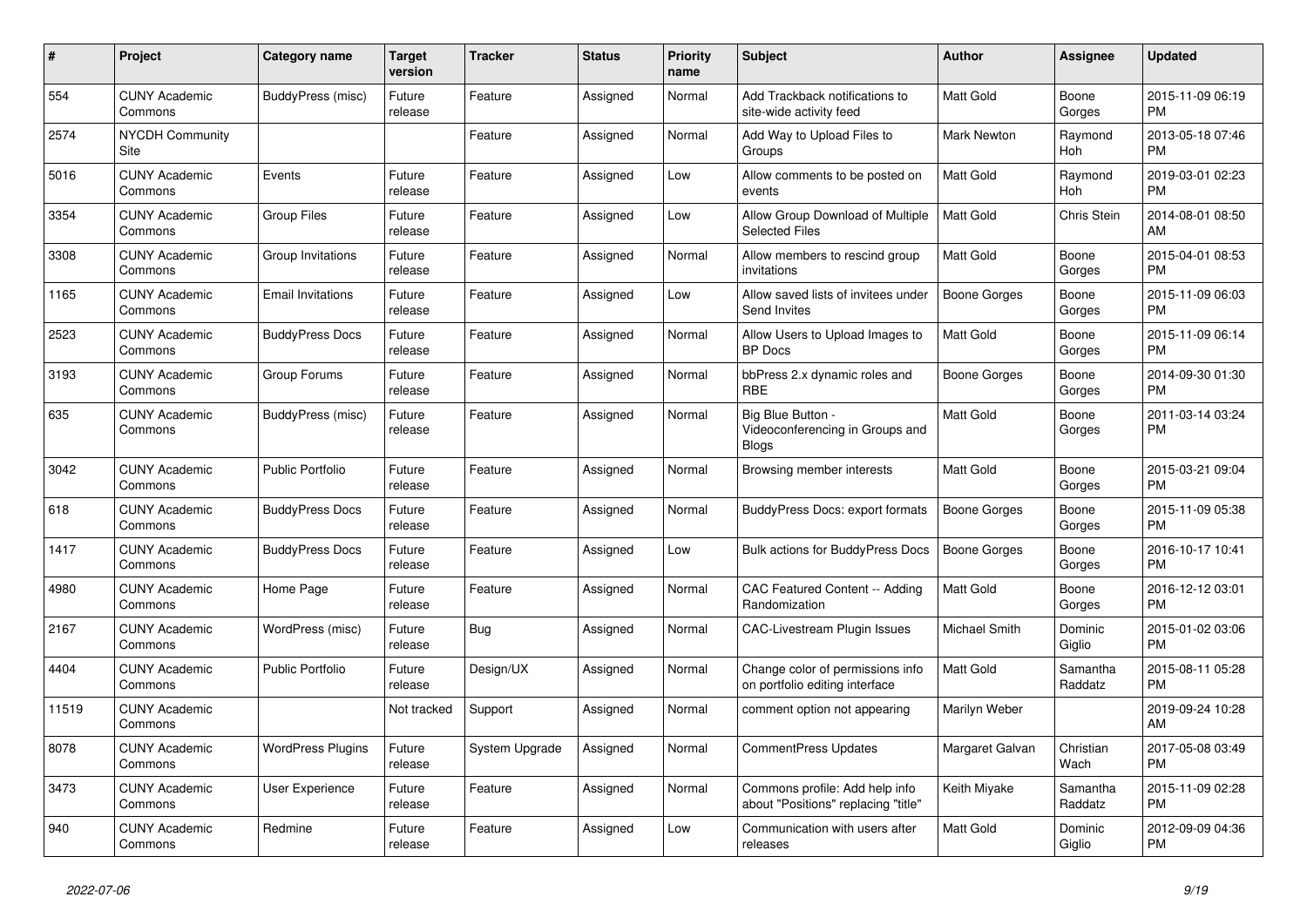| #     | Project                         | <b>Category name</b>       | <b>Target</b><br>version | <b>Tracker</b> | <b>Status</b> | <b>Priority</b><br>name | <b>Subject</b>                                                                        | Author           | <b>Assignee</b>       | <b>Updated</b>                |
|-------|---------------------------------|----------------------------|--------------------------|----------------|---------------|-------------------------|---------------------------------------------------------------------------------------|------------------|-----------------------|-------------------------------|
| 6392  | <b>CUNY Academic</b><br>Commons | Group Forums               | Future<br>release        | Design/UX      | Assigned      | Low                     | Composition/Preview Panes in<br>Forum Posts                                           | Luke Waltzer     | Paige Dupont          | 2016-10-21 04:26<br><b>PM</b> |
| 599   | <b>CUNY Academic</b><br>Commons | BuddyPress (misc)          | Future<br>release        | Feature        | Assigned      | Normal                  | Consider adding rating plugins for<br><b>BuddyPress/BBPress</b>                       | Matt Gold        | Boone<br>Gorges       | 2011-08-22 06:50<br><b>PM</b> |
| 4238  | <b>CUNY Academic</b><br>Commons | Events                     | Future<br>release        | Feature        | Assigned      | Normal                  | Copy Events to Other Groups?                                                          | Matt Gold        | Boone<br>Gorges       | 2015-07-02 10:08<br>AM        |
| 8837  | <b>CUNY Academic</b><br>Commons |                            | Not tracked              | Feature        | Assigned      | Normal                  | Create a form to request info from<br>people requesting premium<br>themes and plugins | <b>Matt Gold</b> | Marilyn<br>Weber      | 2017-11-14 03:35<br>PM        |
| 3080  | <b>CUNY Academic</b><br>Commons | <b>Group Files</b>         | Future<br>release        | Feature        | Assigned      | Low                     | Create a system to keep track of<br>file changes                                      | <b>Matt Gold</b> | Boone<br>Gorges       | 2014-02-26 10:04<br>PM        |
| 5955  | <b>CUNY Academic</b><br>Commons | Outreach                   | Future<br>release        | Feature        | Assigned      | Normal                  | Create auto-newsletter for<br>commons members                                         | Matt Gold        | Luke Waltzer          | 2016-08-30 10:34<br>AM        |
| 6115  | <b>CUNY Academic</b><br>Commons | Publicity                  | Not tracked              | Feature        | Assigned      | Normal                  | create digital signage for GC                                                         | Matt Gold        | scott voth            | 2016-10-11 10:09<br><b>PM</b> |
| 636   | <b>CUNY Academic</b><br>Commons | WordPress (misc)           | Not tracked              | Support        | Assigned      | Normal                  | Create Lynda.com-like Table of<br>Contents for Prospective Tutorial<br>Screencasts    | Matt Gold        | scott voth            | 2016-02-23 03:12<br><b>PM</b> |
| 365   | <b>CUNY Academic</b><br>Commons | WordPress (misc)           | Future<br>release        | Feature        | Assigned      | Normal                  | <b>Create Mouseover Tooltips</b><br>throughout Site                                   | Matt Gold        | Chris Stein           | 2015-11-09 06:18<br><b>PM</b> |
| 4053  | <b>CUNY Academic</b><br>Commons | Events                     | Future<br>release        | Feature        | Assigned      | Normal                  | Create new tab for past events                                                        | Matt Gold        | Boone<br>Gorges       | 2015-05-12 02:10<br>PM        |
| 8666  | <b>CUNY Academic</b><br>Commons | Teaching                   | Not tracked              | Documentation  | Assigned      | Normal                  | Create Teaching on the Commons<br><b>Resource Page</b>                                | Matt Gold        | Laurie Hurson         | 2019-09-23 03:16<br><b>PM</b> |
| 287   | <b>CUNY Academic</b><br>Commons | WordPress (misc)           | Future<br>release        | Feature        | Assigned      | Normal                  | Create troubleshooting tool for<br>account sign-up                                    | Matt Gold        | Boone<br>Gorges       | 2015-11-09 06:17<br><b>PM</b> |
| 13946 | <b>CUNY Academic</b><br>Commons | <b>WordPress Plugins</b>   | 2.1.0                    | Support        | Assigned      | Normal                  | <b>Custom Embed handler For</b><br>OneDrive files                                     | scott voth       | Raymond<br>Hoh        | 2022-05-26 10:46<br>AM        |
| 3192  | <b>CUNY Academic</b><br>Commons | Group Forums               | Future<br>release        | Feature        | Assigned      | Normal                  | Customizable forum views for<br>bbPress 2.x group forums                              | Boone Gorges     | Raymond<br><b>Hoh</b> | 2015-11-09 12:47<br><b>PM</b> |
| 333   | <b>CUNY Academic</b><br>Commons | <b>Email Notifications</b> | Future<br>release        | Feature        | Assigned      | Low                     | Delay Forum Notification Email<br>Delivery Until After Editing Period<br>Ends         | Matt Gold        | Raymond<br><b>Hoh</b> | 2015-11-09 06:01<br><b>PM</b> |
| 2754  | <b>CUNY Academic</b><br>Commons | Design                     | Future<br>release        | Feature        | Assigned      | Normal                  | Determine strategy for CAC logo<br>handling in top header                             | Micki Kaufman    | Chris Stein           | 2015-01-05 08:53<br><b>PM</b> |
| 5691  | <b>CUNY Academic</b><br>Commons | <b>Blogs (BuddyPress)</b>  | Future<br>release        | <b>Bug</b>     | Assigned      | High                    | Differing numbers on Sites display                                                    | <b>Matt Gold</b> | Raymond<br><b>Hoh</b> | 2016-06-13 01:37<br><b>PM</b> |
| 497   | <b>CUNY Academic</b><br>Commons | <b>WordPress Plugins</b>   | Future<br>release        | Feature        | Assigned      | Normal                  | Drag and Drop Ordering on<br><b>Gallery Post Plugin</b>                               | Matt Gold        | <b>Ron Rennick</b>    | 2015-11-09 06:18<br>PM        |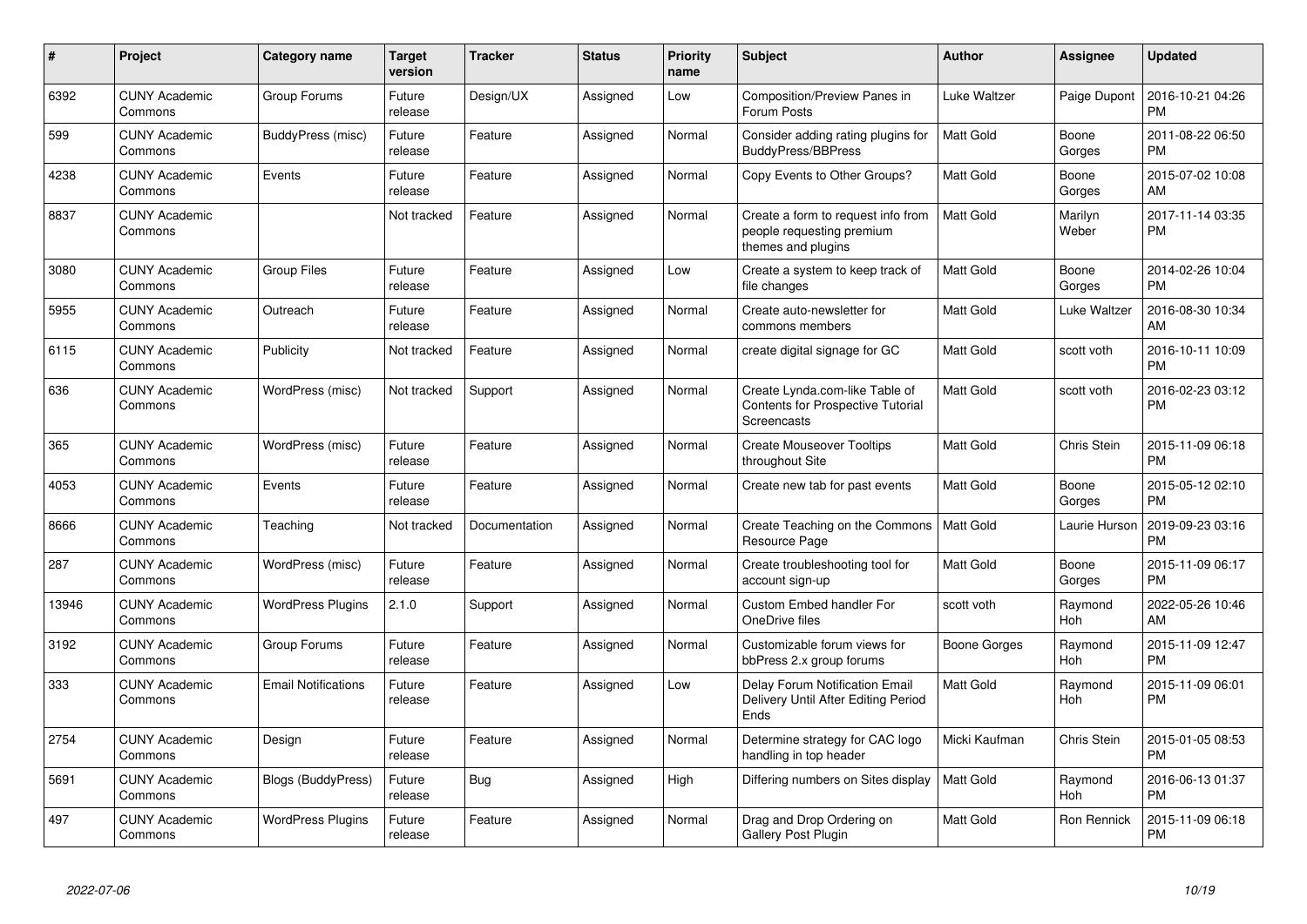| #    | Project                         | Category name           | Target<br>version | <b>Tracker</b> | <b>Status</b> | Priority<br>name | <b>Subject</b>                                                                | <b>Author</b>        | <b>Assignee</b>     | <b>Updated</b>                |
|------|---------------------------------|-------------------------|-------------------|----------------|---------------|------------------|-------------------------------------------------------------------------------|----------------------|---------------------|-------------------------------|
| 3662 | <b>CUNY Academic</b><br>Commons | <b>SEO</b>              | Future<br>release | Feature        | Assigned      | Normal           | Duplicate Content/SEO/Google<br>issues                                        | <b>Matt Gold</b>     | Raymond<br>Hoh      | 2015-04-13 04:37<br><b>PM</b> |
| 9015 | <b>CUNY Academic</b><br>Commons | Groups (misc)           | Not tracked       | Outreach       | Assigned      | Normal           | Email group admins the email<br>addresses of their groups                     | <b>Matt Gold</b>     | Matt Gold           | 2018-01-02 09:54<br>AM        |
| 5696 | <b>CUNY Academic</b><br>Commons | Events                  | Future<br>release | Feature        | Assigned      | Normal           | Events Calendar - display options<br>calendar aggregation                     | <b>Matt Gold</b>     | Boone<br>Gorges     | 2016-10-13 11:44<br>AM        |
| 4438 | <b>CUNY Academic</b><br>Commons | Events                  | Future<br>release | <b>Bug</b>     | Assigned      | Normal           | Events Calendar - Export<br><b>Recurring Events</b>                           | scott voth           | Daniel Jones        | 2016-05-23 04:25<br><b>PM</b> |
| 6298 | <b>CUNY Academic</b><br>Commons | User Experience         | Not tracked       | Design/UX      | Assigned      | Normal           | Examine data from survey                                                      | <b>Matt Gold</b>     | Margaret<br>Galvan  | 2016-10-14 12:16<br><b>PM</b> |
| 5581 | <b>CUNY Academic</b><br>Commons | Analytics               | Future<br>release | Feature        | Assigned      | Normal           | Explore alternatives to Google<br>Analytics                                   | Matt Gold            | Valerie<br>Townsend | 2020-04-17 03:12<br><b>PM</b> |
| 4235 | <b>CUNY Academic</b><br>Commons |                         | Not tracked       | Design/UX      | Assigned      | Normal           | Explore user experience around<br>comments on forum topics vs docs            | <b>Matt Gold</b>     | Samantha<br>Raddatz | 2015-07-21 10:23<br>AM        |
| 500  | <b>CUNY Academic</b><br>Commons | BuddyPress (misc)       | Future<br>release | Feature        | Assigned      | Normal           | <b>Export Group Data</b>                                                      | <b>Matt Gold</b>     | Boone<br>Gorges     | 2010-12-19 12:09<br><b>PM</b> |
| 412  | <b>CUNY Academic</b><br>Commons | <b>WordPress Themes</b> | Future<br>release | Feature        | Assigned      | Normal           | <b>Featured Themes</b>                                                        | <b>Matt Gold</b>     | Dominic<br>Giglio   | 2015-01-05 08:44<br><b>PM</b> |
| 3458 | <b>CUNY Academic</b><br>Commons | Groups (misc)           | Future<br>release | Feature        | Assigned      | Normal           | Filter Members of Group by<br>Campus                                          | <b>Michael Smith</b> | Samantha<br>Raddatz | 2014-09-26 08:32<br><b>PM</b> |
| 6426 | <b>CUNY Academic</b><br>Commons | Spam/Spam<br>Prevention | Future<br>release | Feature        | Assigned      | Normal           | Force captcha on all comments?                                                | <b>Matt Gold</b>     | Tahir Butt          | 2016-10-24 02:06<br><b>PM</b> |
| 310  | <b>CUNY Academic</b><br>Commons | BuddyPress (misc)       | Future<br>release | Feature        | Assigned      | Low              | <b>Friend Request Email</b>                                                   | <b>Matt Gold</b>     | Samantha<br>Raddatz | 2015-11-09 05:08<br><b>PM</b> |
| 370  | <b>CUNY Academic</b><br>Commons | Registration            | Future<br>release | Feature        | Assigned      | High             | <b>Guest Accounts</b>                                                         | <b>Matt Gold</b>     | Matt Gold           | 2015-04-09 09:33<br><b>PM</b> |
| 2013 | <b>CUNY Academic</b><br>Commons | <b>Public Portfolio</b> | Future<br>release | Feature        | Assigned      | Low              | Have Profile Privacy Options show   Matt Gold<br>up only for filled-in fields |                      | Boone<br>Gorges     | 2015-11-09 06:09<br><b>PM</b> |
| 2832 | <b>CUNY Academic</b><br>Commons | Public Portfolio        | Future<br>release | Feature        | Assigned      | Normal           | Improve interface for (not)<br>auto-linking profile fields                    | Boone Gorges         | Chris Stein         | 2015-01-05 08:52<br><b>PM</b> |
| 3770 | <b>CUNY Academic</b><br>Commons | <b>Public Portfolio</b> | Future<br>release | Feature        | Assigned      | Normal           | Improve Layout/Formatting of<br>Positions Area on Public Portfolios           | <b>Matt Gold</b>     | Chris Stein         | 2015-04-01 09:17<br><b>PM</b> |
| 4903 | <b>CUNY Academic</b><br>Commons | Events                  | Future<br>release | Design/UX      | Assigned      | Normal           | Improving visual appearance of<br>event calendars                             | <b>Matt Gold</b>     | Boone<br>Gorges     | 2016-10-13 11:51<br>AM        |
| 435  | <b>CUNY Academic</b><br>Commons | BuddyPress (misc)       | Future<br>release | Feature        | Assigned      | Normal           | Include Avatar Images in Forum<br><b>Post Notification Emails</b>             | Matt Gold            | Boone<br>Gorges     | 2010-12-08 12:40<br><b>PM</b> |
| 3536 | <b>CUNY Academic</b><br>Commons | My Commons              | Future<br>release | Feature        | Assigned      | Normal           | Infinite Scroll on My Commons<br>page                                         | Matt Gold            | Raymond<br>Hoh      | 2015-04-13 04:42<br><b>PM</b> |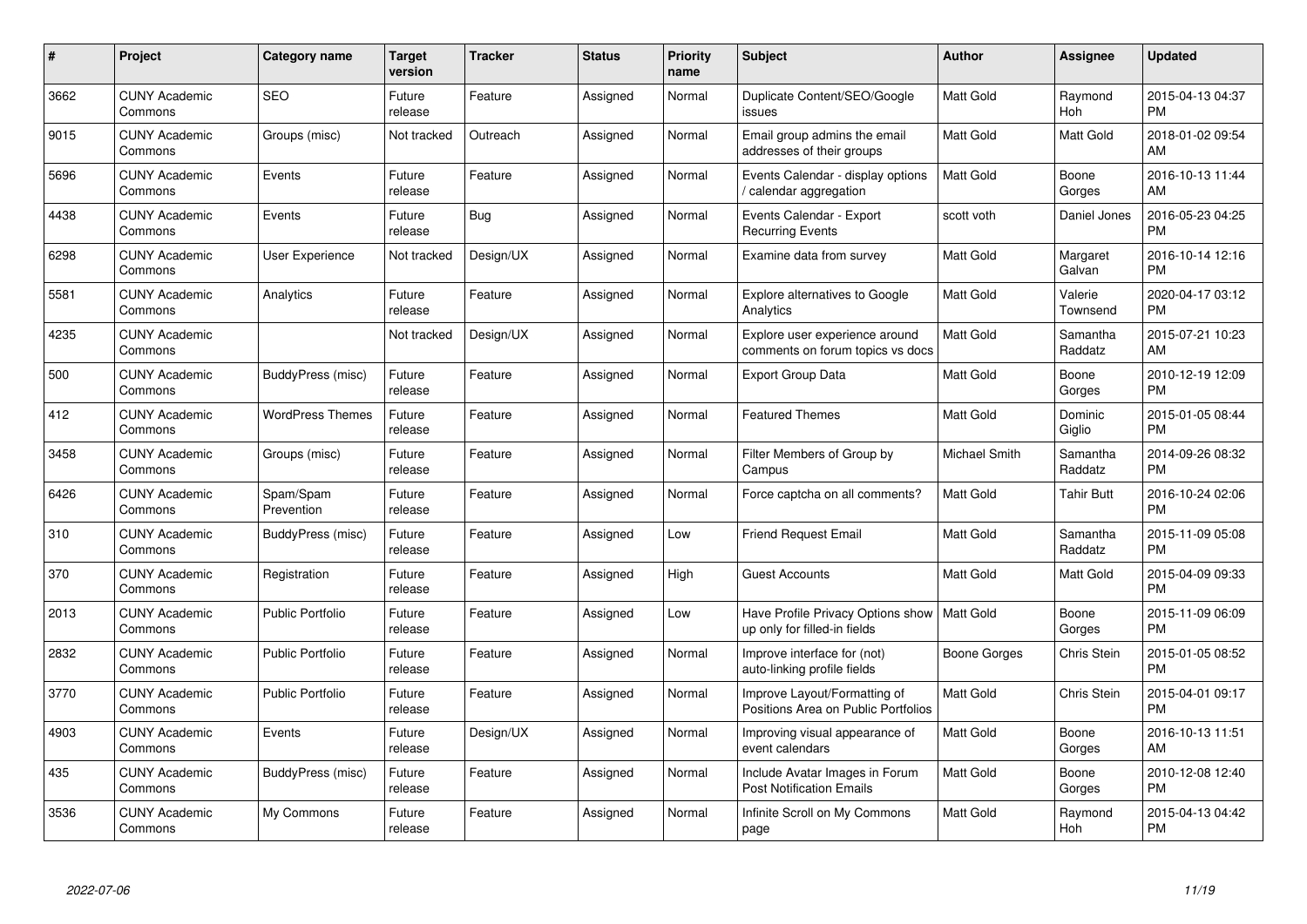| #     | Project                         | Category name            | Target<br>version | <b>Tracker</b> | <b>Status</b> | <b>Priority</b><br>name | <b>Subject</b>                                                   | <b>Author</b>    | Assignee            | <b>Updated</b>                |
|-------|---------------------------------|--------------------------|-------------------|----------------|---------------|-------------------------|------------------------------------------------------------------|------------------|---------------------|-------------------------------|
| 3768  | <b>CUNY Academic</b><br>Commons | <b>Public Portfolio</b>  | Future<br>release | Feature        | Assigned      | Normal                  | Institutions/Past positions on<br>public portfolios              | <b>Matt Gold</b> | Boone<br>Gorges     | 2018-04-23 10:44<br>AM        |
| 2577  | NYCDH Community<br>Site         |                          |                   | Feature        | Assigned      | Low                     | Investigate Potential to Add Links<br>to the Forum               | Mark Newton      | Alex Gil            | 2013-05-16 09:40<br><b>PM</b> |
| 377   | <b>CUNY Academic</b><br>Commons | BuddyPress (misc)        | Future<br>release | Feature        | Assigned      | Normal                  | Like buttons                                                     | Matt Gold        | Boone<br>Gorges     | 2010-11-16 05:13<br><b>PM</b> |
| 5268  | <b>CUNY Academic</b><br>Commons | Group Forums             | Future<br>release | Bug            | Assigned      | Normal                  | Long-time to post to multiple<br>groups                          | Luke Waltzer     | Daniel Jones        | 2016-09-07 06:31<br><b>PM</b> |
| 8900  | <b>CUNY Academic</b><br>Commons | Accessibility            | Future<br>release | Feature        | Assigned      | Normal                  | Look into tools to enforce<br>accessibility in WP environment    | Matt Gold        | Boone<br>Gorges     | 2022-04-26 11:59<br>AM.       |
| 1422  | <b>CUNY Academic</b><br>Commons | <b>BuddyPress Docs</b>   | Future<br>release | Feature        | Assigned      | Normal                  | Make "created Doc" activity icons<br>non-mini                    | Boone Gorges     | Boone<br>Gorges     | 2015-11-09 05:48<br><b>PM</b> |
| 58    | <b>CUNY Academic</b><br>Commons | BuddyPress (misc)        | Future<br>release | Feature        | Assigned      | Low                     | Make member search sortable by<br>last name                      | Roberta Brody    | Boone<br>Gorges     | 2010-08-26 02:38<br><b>PM</b> |
| 2618  | <b>NYCDH Community</b><br>Site  |                          |                   | Bug            | Assigned      | Low                     | Mark blogs as spam when created<br>by users marked as spam       | <b>Matt Gold</b> | Boone<br>Gorges     | 2013-06-09 11:38<br><b>PM</b> |
| 1983  | <b>CUNY Academic</b><br>Commons | Home Page                | Future<br>release | Feature        | Assigned      | Low                     | Media Library integration with<br><b>Featured Content plugin</b> | Boone Gorges     | Dominic<br>Giglio   | 2014-03-17 10:34<br>AM        |
| 6995  | <b>CUNY Academic</b><br>Commons | Home Page                | Not tracked       | Bug            | Assigned      | Normal                  | member filter on homepage not<br>working                         | Matt Gold        | Raymond<br>Hoh      | 2016-12-11 09:46<br><b>PM</b> |
| 585   | <b>CUNY Academic</b><br>Commons | Group Forums             | Future<br>release | Feature        | Assigned      | Normal                  | Merge Forum Topics                                               | Sarah Morgano    | Boone<br>Gorges     | 2011-07-06 04:11<br><b>PM</b> |
| 8992  | <b>NYCDH Community</b><br>Site  |                          |                   | <b>Bug</b>     | Assigned      | Normal                  | Multiple RBE error reports                                       | Matt Gold        | Raymond<br>Hoh      | 2017-12-11 05:43<br><b>PM</b> |
| 3517  | <b>CUNY Academic</b><br>Commons | My Commons               | Future<br>release | Feature        | Assigned      | Normal                  | Mute/Unmute My Commons<br>updates                                | Matt Gold        | Raymond<br>Hoh      | 2015-11-09 01:19<br><b>PM</b> |
| 12436 | <b>CUNY Academic</b><br>Commons |                          | Not tracked       | Bug            | Assigned      | Normal                  | Nightly system downtime                                          | Boone Gorges     |                     | 2020-08-01 09:30<br>AM        |
| 5225  | <b>CUNY Academic</b><br>Commons | Registration             | Future<br>release | Feature        | Assigned      | Normal                  | On-boarding Issues                                               | Luke Waltzer     | Samantha<br>Raddatz | 2016-02-12 02:58<br><b>PM</b> |
| 3002  | <b>CUNY Academic</b><br>Commons | Search                   | Future<br>release | Feature        | Assigned      | Normal                  | Overhaul CAC search by using<br>external search appliance        | Boone Gorges     | Boone<br>Gorges     | 2020-07-15 03:05<br><b>PM</b> |
| 8976  | <b>CUNY Academic</b><br>Commons | Reply By Email           | Not tracked       | Feature        | Assigned      | Normal                  | Package RBE new topics posting?                                  | <b>Matt Gold</b> | Raymond<br>Hoh      | 2017-12-04 02:34<br><b>PM</b> |
| 2612  | <b>CUNY Academic</b><br>Commons |                          | Not tracked       | Publicity      | Assigned      | Normal                  | Pinterest site for the Commons                                   | local admin      | Sarah<br>Morgano    | 2016-03-04 11:19<br>AM        |
| 1562  | <b>CUNY Academic</b><br>Commons | <b>WordPress Plugins</b> | Future<br>release | Feature        | Assigned      | Low                     | Play with NYT Collaborative<br><b>Authoring Tool</b>             | Matt Gold        | Boone<br>Gorges     | 2015-01-05 08:47<br>PM        |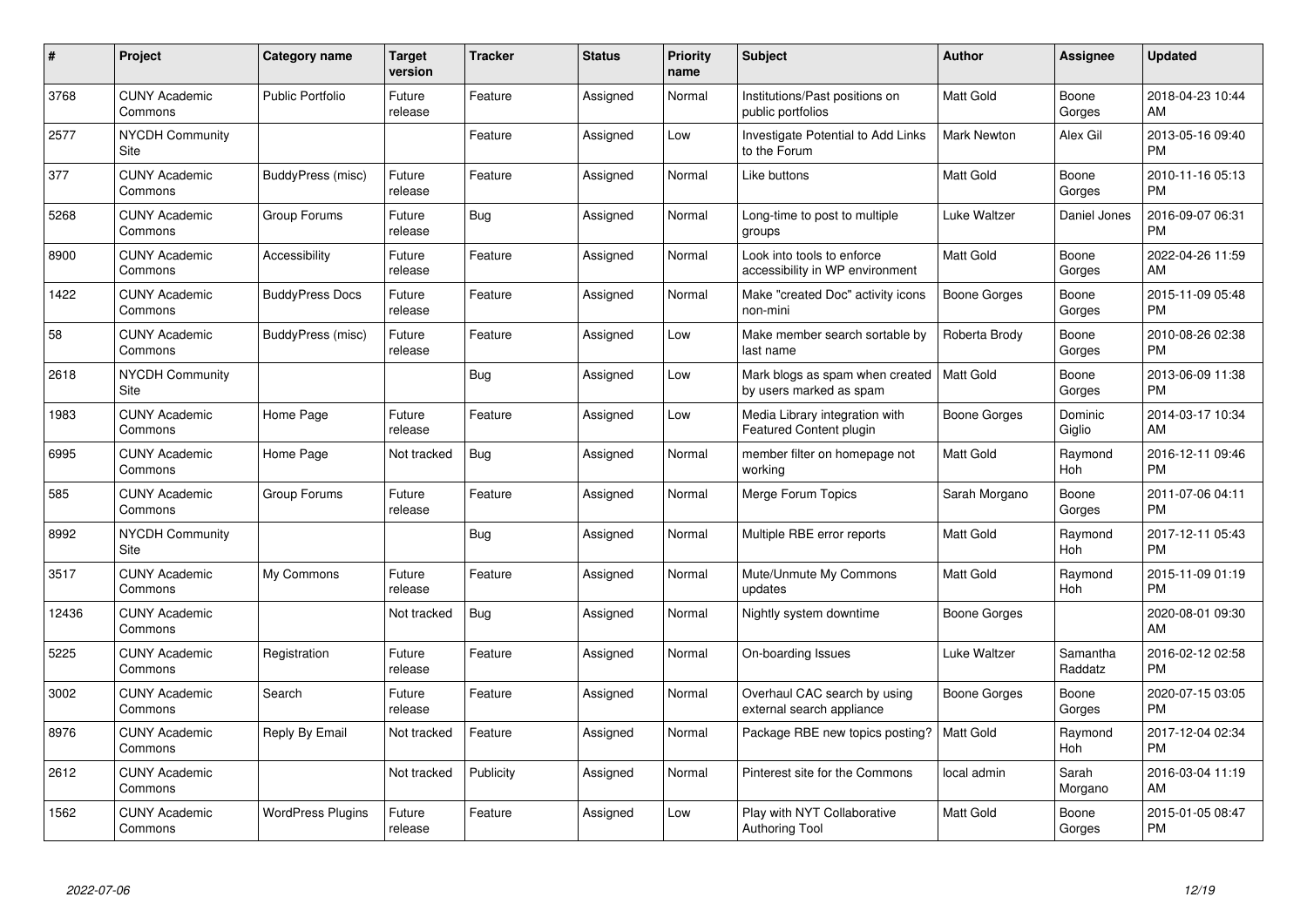| $\pmb{\#}$ | <b>Project</b>                  | Category name             | <b>Target</b><br>version | <b>Tracker</b> | <b>Status</b> | Priority<br>name | <b>Subject</b>                                                             | <b>Author</b>           | Assignee            | <b>Updated</b>                |
|------------|---------------------------------|---------------------------|--------------------------|----------------|---------------|------------------|----------------------------------------------------------------------------|-------------------------|---------------------|-------------------------------|
| 3524       | <b>CUNY Academic</b><br>Commons | Documentation             | Not tracked              | Documentation  | Assigned      | Normal           | Post describing all you can do<br>when starting up a new blog/group        | <b>Matt Gold</b>        | scott voth          | 2014-10-04 12:56<br><b>PM</b> |
| 3510       | <b>CUNY Academic</b><br>Commons | Publicity                 | 1.7                      | Publicity      | Assigned      | Normal           | Post on the News Blog re: 'My<br>Commons'                                  | Micki Kaufman           | Sarah<br>Morgano    | 2014-10-15 11:18<br>AM        |
| 10659      | <b>CUNY Academic</b><br>Commons | Group Forums              | Future<br>release        | Feature        | Assigned      | Normal           | Post to multiple groups via email                                          | <b>Matt Gold</b>        | Raymond<br>Hoh      | 2018-11-15 12:54<br>AM        |
| 4986       | <b>CUNY Academic</b><br>Commons | ZenDesk                   | Not tracked              | Support        | Assigned      | Normal           | Prepare documentation for<br>Zendesk re web widget                         | Matt Gold               | Samantha<br>Raddatz | 2016-02-25 03:09<br><b>PM</b> |
| 3090       | <b>CUNY Academic</b><br>Commons | Twitter page              | Future<br>release        | Feature        | Assigned      | Normal           | Prevent Retweets from showing<br>up on Commons twitter page                | Matt Gold               | Tahir Butt          | 2016-10-24 11:31<br>AM        |
| 2325       | <b>CUNY Academic</b><br>Commons | BuddyPress (misc)         | Future<br>release        | Feature        | Assigned      | Low              | Profile should have separate fields<br>for first/last names                | local admin             | Boone<br>Gorges     | 2015-11-09 06:09<br><b>PM</b> |
| 5316       | <b>CUNY Academic</b><br>Commons | <b>User Experience</b>    | Future<br>release        | Feature        | Assigned      | Normal           | Prompt user email address<br>updates                                       | Matt Gold               | Stephen Real        | 2016-12-21 03:30<br><b>PM</b> |
| 658        | <b>CUNY Academic</b><br>Commons | <b>WordPress Plugins</b>  | Future<br>release        | Feature        | Assigned      | Normal           | Rebulid Sitewide Tag Suggestion                                            | Matt Gold               | Boone<br>Gorges     | 2015-01-05 08:47<br><b>PM</b> |
| 653        | <b>CUNY Academic</b><br>Commons | Group Blogs               | Future<br>release        | Feature        | Assigned      | Normal           | Redesign Integration of Groups<br>and Blogs                                | Matt Gold               | Samantha<br>Raddatz | 2015-11-09 05:40<br><b>PM</b> |
| 8836       | <b>CUNY Academic</b><br>Commons | <b>Blogs (BuddyPress)</b> | Future<br>release        | Feature        | Assigned      | Normal           | Redesign site launch process                                               | <b>Matt Gold</b>        | Boone<br>Gorges     | 2019-10-03 02:49<br><b>PM</b> |
| 2881       | <b>CUNY Academic</b><br>Commons | <b>Public Portfolio</b>   | Future<br>release        | Feature        | Assigned      | Normal           | Redesign the UX for Profiles                                               | Chris Stein             | Chris Stein         | 2016-10-13 12:45<br><b>PM</b> |
| 1888       | <b>CUNY Academic</b><br>Commons | Home Page                 | Future<br>release        | Feature        | Assigned      | Normal           | Refactor BP MPO Activity Filter to<br>support proper pagination            | Sarah Morgano           | Boone<br>Gorges     | 2014-05-01 07:11<br><b>PM</b> |
| 4388       | <b>CUNY Academic</b><br>Commons | WordPress (misc)          | Future<br>release        | Bug            | Assigned      | Normal           | Repeated request for<br>authentication.                                    | Alice.Lynn<br>McMichael | Raymond<br>Hoh      | 2015-08-11 07:35<br><b>PM</b> |
| 1105       | <b>CUNY Academic</b><br>Commons | WordPress (misc)          | Future<br>release        | Feature        | Assigned      | Normal           | Rephrase Blog Privacy Options                                              | <b>Matt Gold</b>        | Samantha<br>Raddatz | 2015-11-09 06:19<br><b>PM</b> |
| 3577       | <b>CUNY Academic</b><br>Commons | My Commons                | Future<br>release        | Design/UX      | Assigned      | Normal           | Replies to items in My Commons                                             | Matt Gold               | Raymond<br>Hoh      | 2015-04-09 05:19<br><b>PM</b> |
| 8902       | <b>CUNY Academic</b><br>Commons | Design                    | Not tracked              | Feature        | Assigned      | Normal           | Report back on research on<br><b>BuddyPress themes</b>                     | Matt Gold               | Michael Smith       | 2017-11-10 12:31<br><b>PM</b> |
| 4070       | <b>CUNY Academic</b><br>Commons | Analytics                 | Not tracked              | Support        | Assigned      | Normal           | Request for JITP site analytics                                            | Matt Gold               | Seth Persons        | 2016-02-23 03:09<br><b>PM</b> |
| 3475       | <b>CUNY Academic</b><br>Commons | Events                    | Future<br>release        | Feature        | Assigned      | Normal           | Request to add plugin to<br>streamline room<br>booking/appointment booking | Naomi Barrettara        | Boone<br>Gorges     | 2014-12-01 05:14<br><b>PM</b> |
| 2610       | <b>CUNY Academic</b><br>Commons | Group Invitations         | Future<br>release        | Feature        | Assigned      | Low              | Request: Custom invitation<br>message to group invites                     | local admin             | Boone<br>Gorges     | 2015-11-09 06:13<br><b>PM</b> |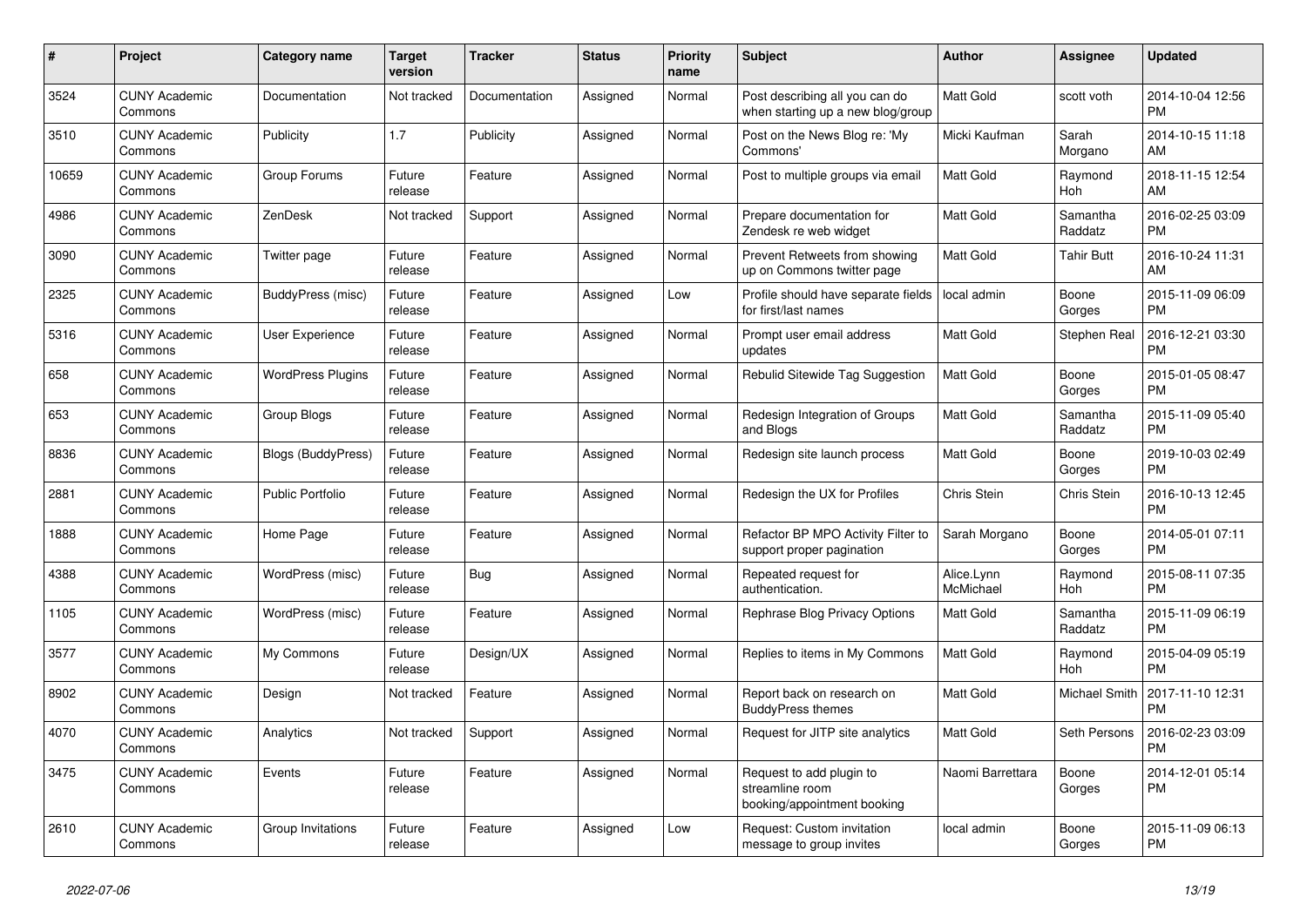| #     | <b>Project</b>                  | Category name                  | <b>Target</b><br>version | <b>Tracker</b> | <b>Status</b> | Priority<br>name | <b>Subject</b>                                                              | <b>Author</b>      | Assignee            | <b>Updated</b>                |
|-------|---------------------------------|--------------------------------|--------------------------|----------------|---------------|------------------|-----------------------------------------------------------------------------|--------------------|---------------------|-------------------------------|
| 15604 | <b>CUNY Academic</b><br>Commons | <b>Email Notifications</b>     | Future<br>release        | Feature        | Assigned      | Normal           | Restructure Commons Group<br><b>Digest Email Messages</b>                   | <b>Matt Gold</b>   | Boone<br>Gorges     | 2022-05-26 10:45<br>AM        |
| 3759  | <b>CUNY Academic</b><br>Commons | WordPress (misc)               | Future<br>release        | Feature        | Assigned      | Normal           | Review Interface for Adding Users<br>to Blogs                               | <b>Matt Gold</b>   | Boone<br>Gorges     | 2015-03-24 05:52<br><b>PM</b> |
| 3230  | <b>CUNY Academic</b><br>Commons | Internal Tools and<br>Workflow | Not tracked              | Feature        | Assigned      | High             | Scripts for quicker<br>provisioning/updating of<br>development environments | Boone Gorges       | Boone<br>Gorges     | 2016-01-26 04:54<br><b>PM</b> |
| 1508  | <b>CUNY Academic</b><br>Commons | WordPress (misc)               | Future<br>release        | Feature        | Assigned      | Normal           | Share login cookies across<br>mapped domains                                | Boone Gorges       | Boone<br>Gorges     | 2012-07-02 12:12<br><b>PM</b> |
| 1423  | <b>CUNY Academic</b><br>Commons | BuddyPress (misc)              | Future<br>release        | Feature        | Assigned      | Low              | Show an avatar for pingback<br>comment activity items                       | Boone Gorges       | Tahir Butt          | 2016-10-24 12:03<br><b>PM</b> |
| 4661  | <b>CUNY Academic</b><br>Commons | <b>User Experience</b>         | Future<br>release        | Bug            | Assigned      | Normal           | <b>Simplify Events text</b>                                                 | <b>Matt Gold</b>   | Samantha<br>Raddatz | 2015-10-02 09:06<br><b>PM</b> |
| 3511  | <b>CUNY Academic</b><br>Commons | Publicity                      | 1.7                      | Publicity      | Assigned      | Normal           | Social media for 1.7                                                        | Micki Kaufman      | Sarah<br>Morgano    | 2014-10-14 03:32<br><b>PM</b> |
| 1744  | <b>CUNY Academic</b><br>Commons | <b>BuddyPress Docs</b>         | Future<br>release        | Feature        | Assigned      | Normal           | Spreadsheet-style Docs                                                      | Boone Gorges       | Boone<br>Gorges     | 2015-11-09 06:13<br><b>PM</b> |
| 860   | <b>CUNY Academic</b><br>Commons | Design                         | Future<br>release        | Design/UX      | Assigned      | Normal           | <b>Standardize Button Treatment</b><br><b>Across the Commons</b>            | Chris Stein        | Chris Stein         | 2014-05-01 09:45<br>AM        |
| 2175  | <b>CUNY Academic</b><br>Commons | WordPress (misc)               | Not tracked              | Support        | Assigned      | Normal           | Subscibe 2 vs. Jetpack<br>subscription options                              | local admin        | Matt Gold           | 2016-01-26 04:58<br><b>PM</b> |
| 9028  | <b>CUNY Academic</b><br>Commons | Onboarding                     | Future<br>release        | Feature        | Assigned      | Normal           | suggest groups to new members<br>during the registration process            | Matt Gold          | Chris Stein         | 2018-10-24 12:34<br><b>PM</b> |
| 8901  | <b>CUNY Academic</b><br>Commons | Accessibility                  | Future<br>release        | Feature        | Assigned      | Normal           | Theme analysis for accessibility                                            | <b>Matt Gold</b>   | Boone<br>Gorges     | 2022-04-26 11:59<br>AM        |
| 7828  | <b>CUNY Academic</b><br>Commons |                                | Not tracked              | Feature        | Assigned      | Normal           | Theme Assessment 2017                                                       | Margaret Galvan    | Margaret<br>Galvan  | 2017-05-02 10:41<br><b>PM</b> |
| 519   | <b>CUNY Academic</b><br>Commons | <b>BuddyPress Docs</b>         | Future<br>release        | Feature        | Assigned      | Low              | TOC for individual docs - for new<br>BP "wiki-like" plugin                  | scott voth         | Boone<br>Gorges     | 2015-11-09 05:54<br><b>PM</b> |
| 2666  | <b>CUNY Academic</b><br>Commons | About page                     | Not tracked              | Documentation  | Assigned      | Normal           | <b>Update About Text</b>                                                    | Chris Stein        | Luke Waltzer        | 2016-03-04 11:19<br>AM        |
| 1460  | <b>CUNY Academic</b><br>Commons | Analytics                      | Future<br>release        | Feature        | Assigned      | Normal           | Update System Report                                                        | <b>Brian Foote</b> | Boone<br>Gorges     | 2015-11-09 06:13<br><b>PM</b> |
| 4027  | <b>CUNY Academic</b><br>Commons | Commons In A Box               | Not tracked              | Design/UX      | Assigned      | Normal           | Usability review of CBOX update<br>procedures                               | Matt Gold          | Samantha<br>Raddatz | 2015-05-11 06:36<br><b>PM</b> |
| 8898  | <b>CUNY Academic</b><br>Commons | Social Paper                   | Not tracked              | Feature        | Assigned      | Normal           | Usage data on docs and social<br>paper                                      | Matt Gold          | Matt Gold           | 2017-11-16 11:32<br>AM        |
| 10368 | <b>CUNY Academic</b><br>Commons |                                | Future<br>release        | Feature        | Assigned      | Normal           | Use ORCID data to populate<br>academic profile page                         | Stephen Francoeur  | Boone<br>Gorges     | 2018-09-25 01:53<br><b>PM</b> |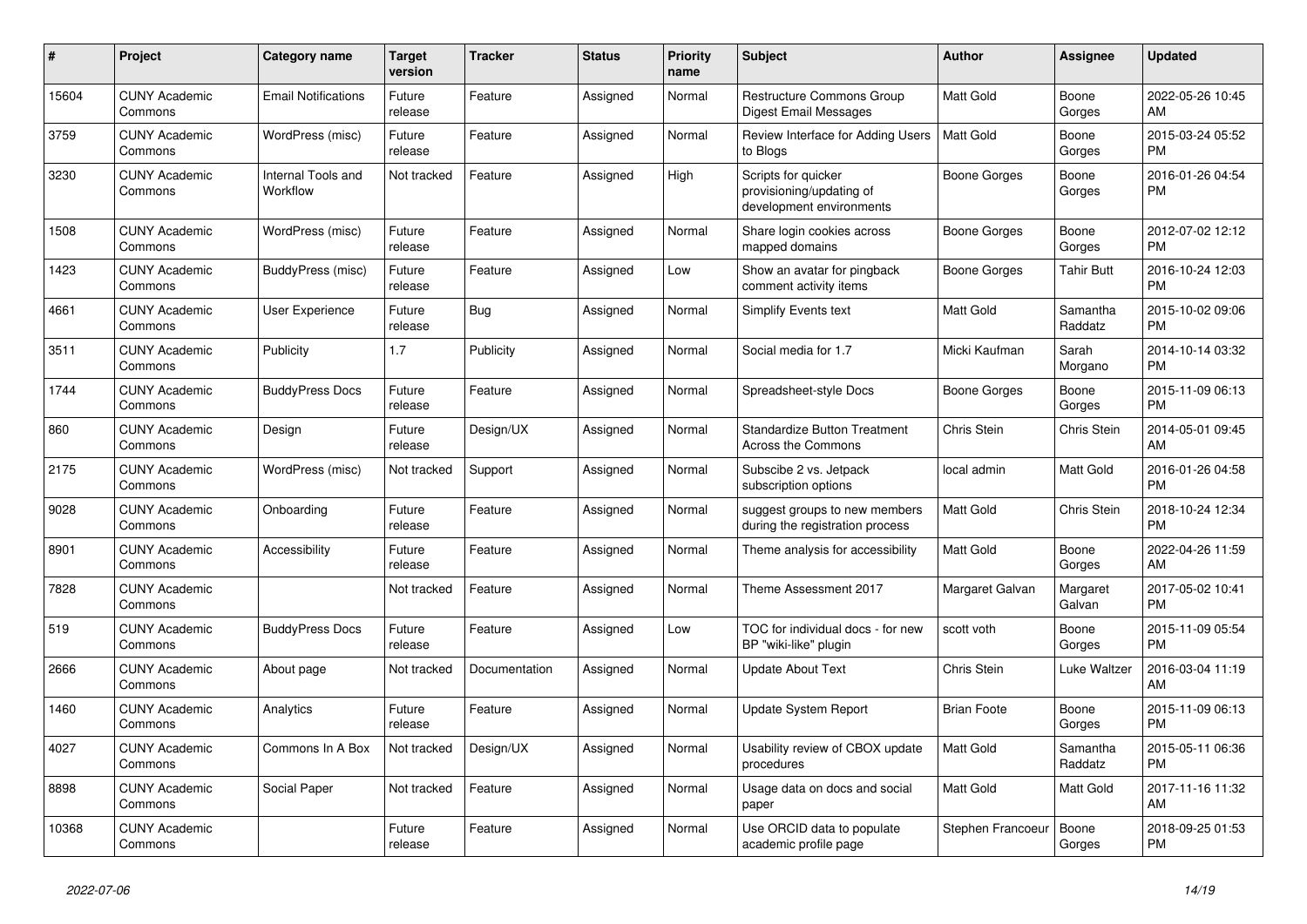| #     | Project                         | <b>Category name</b>     | <b>Target</b><br>version | <b>Tracker</b> | <b>Status</b>        | Priority<br>name | <b>Subject</b>                                                               | <b>Author</b>       | Assignee        | <b>Updated</b>                |
|-------|---------------------------------|--------------------------|--------------------------|----------------|----------------------|------------------|------------------------------------------------------------------------------|---------------------|-----------------|-------------------------------|
| 1192  | <b>CUNY Academic</b><br>Commons | <b>Group Files</b>       | Future<br>release        | Feature        | Assigned             | Low              | When posting group files, allow<br>users to add a category without<br>saving | <b>Matt Gold</b>    | Raymond<br>Hoh  | 2015-11-09 05:53<br><b>PM</b> |
| 9941  | <b>CUNY Academic</b><br>Commons | Wiki                     | Not tracked              | Support        | Assigned             | Normal           | Wiki functionality                                                           | <b>Matt Gold</b>    | Boone<br>Gorges | 2018-06-26 10:57<br>AM        |
| 11517 | <b>CUNY Academic</b><br>Commons |                          | Not tracked              | Feature        | Assigned             | Normal           | wp-accessibility plugin should not<br>strip 'target="_blank"' by default     | <b>Boone Gorges</b> | Laurie Hurson   | 2019-09-24 09:57<br>AM        |
| 5234  | <b>CUNY Academic</b><br>Commons | Membership               | Future<br>release        | Feature        | Assigned             | Normal           | Write Unconfirmed patch for WP                                               | Boone Gorges        | Boone<br>Gorges | 2016-10-24 11:18<br>AM        |
| 11848 | <b>CUNY Academic</b><br>Commons |                          | Not tracked              | Support        | Hold                 | Normal           | a Dean of Faculty wants to share<br>a large file                             | Marilyn Weber       |                 | 2019-09-24 08:44<br>AM        |
| 3939  | <b>CUNY Academic</b><br>Commons | <b>WordPress Plugins</b> | Future<br>release        | Bug            | Hold                 | Normal           | Activity stream support for<br>Co-Authors Plus plugin                        | Raymond Hoh         | Raymond<br>Hoh  | 2015-11-09 06:13<br><b>PM</b> |
| 14113 | <b>CUNY Academic</b><br>Commons | WordPress (misc)         | Future<br>release        | <b>Bug</b>     | Hold                 | Normal           | Block Editor Not Working on this<br>page - Json error                        | scott voth          | Boone<br>Gorges | 2021-03-05 11:01<br>AM        |
| 8756  | <b>CUNY Academic</b><br>Commons | Group Blogs              | Future<br>release        | Feature        | Hold                 | Normal           | Connect multiple blogs to one<br>group?                                      | <b>Matt Gold</b>    | Boone<br>Gorges | 2017-09-30 10:42<br>AM        |
| 16092 | <b>CUNY Academic</b><br>Commons |                          | Future<br>release        | Feature        | Hold                 | Normal           | Don't show main site in Site<br>search results                               | Boone Gorges        | Boone<br>Gorges | 2022-05-17 03:12<br><b>PM</b> |
| 13912 | <b>CUNY Academic</b><br>Commons |                          | Not tracked              | Feature        | Hold                 | Low              | posting "missed schedule"                                                    | Marilyn Weber       |                 | 2021-02-23 10:46<br>AM        |
| 9060  | <b>CUNY Academic</b><br>Commons | Commons In A Box         | Not tracked              | Bug            | Hold                 | Normal           | Problems with CBox image library<br>/ upload                                 | Lisa Rhody          | Raymond<br>Hoh  | 2018-01-10 03:26<br><b>PM</b> |
| 8991  | <b>CUNY Academic</b><br>Commons | Reply By Email           | Not tracked              | Bug            | Hold                 | Normal           | RBE duplicate email message<br>issue                                         | <b>Matt Gold</b>    | Raymond<br>Hoh  | 2018-02-18 08:53<br><b>PM</b> |
| 3369  | <b>CUNY Academic</b><br>Commons | Reply By Email           | Not tracked              | Outreach       | Hold                 | Normal           | Release reply by email to WP<br>plugin directory                             | <b>Matt Gold</b>    | Raymond<br>Hoh  | 2016-03-01 12:46<br><b>PM</b> |
| 2576  | <b>NYCDH Community</b><br>Site  |                          |                          | Bug            | Hold                 | Low              | Test Next Button in Javascript<br><b>Tutorial Under Activities</b>           | Mark Newton         | Alex Gil        | 2013-05-18 02:55<br><b>PM</b> |
| 12741 | <b>CUNY Academic</b><br>Commons | <b>WordPress Plugins</b> | Not tracked              | Support        | Reporter<br>Feedback | Normal           | <b>Tableau Public Viz Block</b>                                              | Marilyn Weber       | Raymond<br>Hoh  | 2020-05-12 11:00<br>AM        |
| 14983 | <b>CUNY Academic</b><br>Commons | WordPress (misc)         | Not tracked              | Support        | Reporter<br>Feedback | Normal           | "Read More" tag not working                                                  | Rebecca Krisel      | Raymond<br>Hoh  | 2021-11-23 01:17<br><b>PM</b> |
| 10769 | <b>CUNY Academic</b><br>Commons | <b>WordPress Themes</b>  | Not tracked              | Bug            | Reporter<br>Feedback | Normal           | 2011 Theme Sidebar                                                           | Mark Webb           |                 | 2018-12-04 04:09<br><b>PM</b> |
| 13034 | <b>CUNY Academic</b><br>Commons |                          | Not tracked              | Support        | Reporter<br>Feedback | Normal           | a site is asking people to join the<br>Commons to get a download             | Marilyn Weber       |                 | 2020-07-12 07:23<br>AM        |
| 13255 | <b>CUNY Academic</b><br>Commons |                          | Not tracked              | Support        | Reporter<br>Feedback | Normal           | Accessibility problems                                                       | Marilyn Weber       |                 | 2020-09-01 05:48<br><b>PM</b> |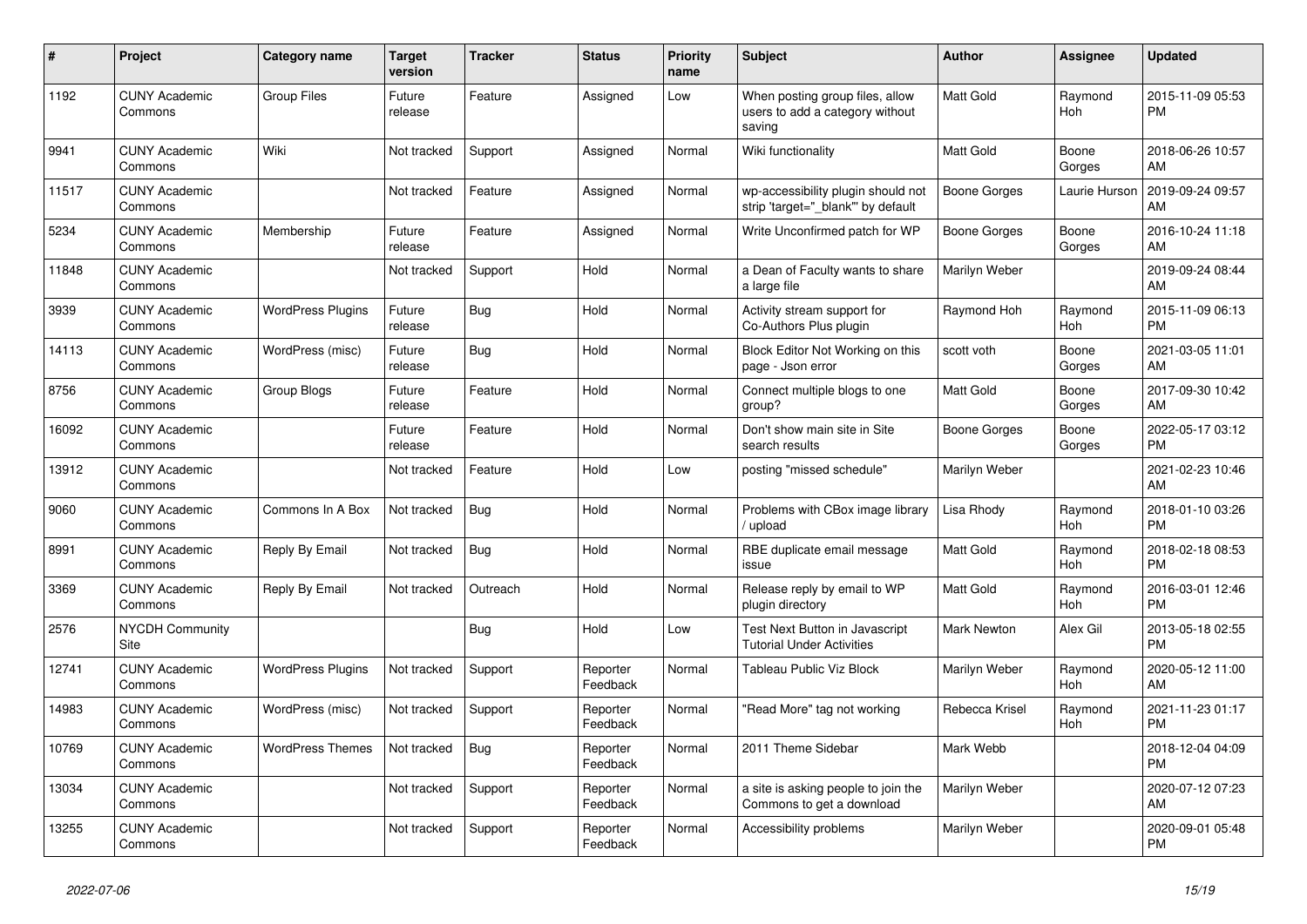| #     | Project                         | <b>Category name</b>     | <b>Target</b><br>version | <b>Tracker</b> | <b>Status</b>        | <b>Priority</b><br>name | <b>Subject</b>                                                                                  | <b>Author</b>           | <b>Assignee</b> | <b>Updated</b>                |
|-------|---------------------------------|--------------------------|--------------------------|----------------|----------------------|-------------------------|-------------------------------------------------------------------------------------------------|-------------------------|-----------------|-------------------------------|
| 11945 | <b>CUNY Academic</b><br>Commons | Reckoning                | Future<br>release        | Feature        | Reporter<br>Feedback | Normal                  | Add Comments bubble to<br>Reckoning views                                                       | Boone Gorges            | Boone<br>Gorges | 2019-11-12 05:14<br><b>PM</b> |
| 2573  | <b>NYCDH Community</b><br>Site  |                          |                          | Feature        | Reporter<br>Feedback | Normal                  | Add dh nyc twitter list feed to site                                                            | <b>Mark Newton</b>      | Matt Gold       | 2013-05-16 11:42<br><b>PM</b> |
| 8675  | <b>CUNY Academic</b><br>Commons | User Onboarding          | Future<br>release        | <b>Bug</b>     | Reporter<br>Feedback | Low                     | Add new User search screen calls<br>for the input of email address but<br>doesn't work with one | Paul Hebert             | Boone<br>Gorges | 2017-10-11 11:17<br>AM        |
| 16290 | <b>CUNY Academic</b><br>Commons |                          |                          | Feature        | Reporter<br>Feedback | Normal                  | Add Table Of Contents Block<br>plug-in                                                          | Raffi<br>Khatchadourian |                 | 2022-06-24 10:26<br>AM        |
| 15613 | <b>CUNY Academic</b><br>Commons |                          | 2.0.3                    | Feature        | Reporter<br>Feedback | Normal                  | Adding "Passster" plugin                                                                        | Laurie Hurson           |                 | 2022-06-29 11:32<br>AM        |
| 14504 | <b>CUNY Academic</b><br>Commons |                          | Not tracked              | Publicity      | Reporter<br>Feedback | Normal                  | Adding showcases to home page<br>menu                                                           | Laurie Hurson           | Boone<br>Gorges | 2022-01-19 03:26<br><b>PM</b> |
| 15370 | <b>CUNY Academic</b><br>Commons |                          |                          | Support        | Reporter<br>Feedback | Normal                  | All-in-One Event Calendar?                                                                      | Marilyn Weber           |                 | 2022-02-17 11:03<br>AM        |
| 15176 | <b>CUNY Academic</b><br>Commons |                          | Not tracked              | Support        | Reporter<br>Feedback | Normal                  | Archiving Q Writing & Old<br>Wordpress Sites on the Commons                                     | Laurie Hurson           |                 | 2022-02-08 10:28<br>AM        |
| 9211  | <b>CUNY Academic</b><br>Commons | <b>WordPress Plugins</b> | Future<br>release        | Support        | Reporter<br>Feedback | Normal                  | Auto-Role Setting in Forum Plugin<br>Causing Some Confusion                                     | Luke Waltzer            | Boone<br>Gorges | 2018-03-13 11:44<br>AM        |
| 11787 | <b>CUNY Academic</b><br>Commons |                          | Not tracked              | Support        | Reporter<br>Feedback | Normal                  | automated comments notifications<br>on ZenDesk                                                  | Marilyn Weber           |                 | 2019-08-26 06:18<br><b>PM</b> |
| 15923 | <b>CUNY Academic</b><br>Commons |                          | Not tracked              | Feature        | Reporter<br>Feedback | Normal                  | <b>Bellows Plugin Adjustments</b>                                                               | Laurie Hurson           |                 | 2022-04-20 10:10<br>AM        |
| 11415 | <b>CUNY Academic</b><br>Commons | <b>WordPress Plugins</b> | Not tracked              | Bug            | Reporter<br>Feedback | Normal                  | <b>Blog Subscriptions in Jetpack</b>                                                            | Laurie Hurson           |                 | 2019-05-14 10:34<br>AM        |
| 13975 | <b>CUNY Academic</b><br>Commons | Social Paper             | Not tracked              | Support        | Reporter<br>Feedback | Normal                  | can't approve comments on Social<br>Paper paper                                                 | Marilyn Weber           |                 | 2021-02-12 09:33<br>AM        |
| 15516 | <b>CUNY Academic</b><br>Commons | <b>WordPress Plugins</b> |                          | Bug            | Reporter<br>Feedback | Normal                  | Can't publish or save draft of post<br>on wordpress.com                                         | Raffi<br>Khatchadourian | Raymond<br>Hoh  | 2022-03-02 05:52<br><b>PM</b> |
| 10657 | <b>CUNY Academic</b><br>Commons |                          | Not tracked              | Support        | Reporter<br>Feedback | Normal                  | child theme problems                                                                            | Marilyn Weber           |                 | 2018-11-08 01:19<br><b>PM</b> |
| 11449 | <b>CUNY Academic</b><br>Commons | WordPress - Media        | Not tracked              | Support        | Reporter<br>Feedback | Normal                  | Cloning Media Library for JITP<br>from Staging to Production Site                               | Patrick DeDauw          | Boone<br>Gorges | 2019-05-13 12:00<br><b>PM</b> |
| 10982 | <b>CUNY Academic</b><br>Commons | Domain Mapping           | Not tracked              | Support        | Reporter<br>Feedback | Normal                  | <b>CNAME</b> question                                                                           | scott voth              |                 | 2019-01-22 04:29<br><b>PM</b> |
| 11149 | <b>CUNY Academic</b><br>Commons |                          | Not tracked              | Support        | Reporter<br>Feedback | Normal                  | comments getting blocked                                                                        | Marilyn Weber           | Raymond<br>Hoh  | 2019-03-26 11:40<br>AM        |
| 13328 | <b>CUNY Academic</b><br>Commons | Group Forums             | Not tracked              | <b>Bug</b>     | Reporter<br>Feedback | Normal                  | cross-posting in two related<br>groups                                                          | Marilyn Weber           | Raymond<br>Hoh  | 2020-09-15 10:39<br><b>PM</b> |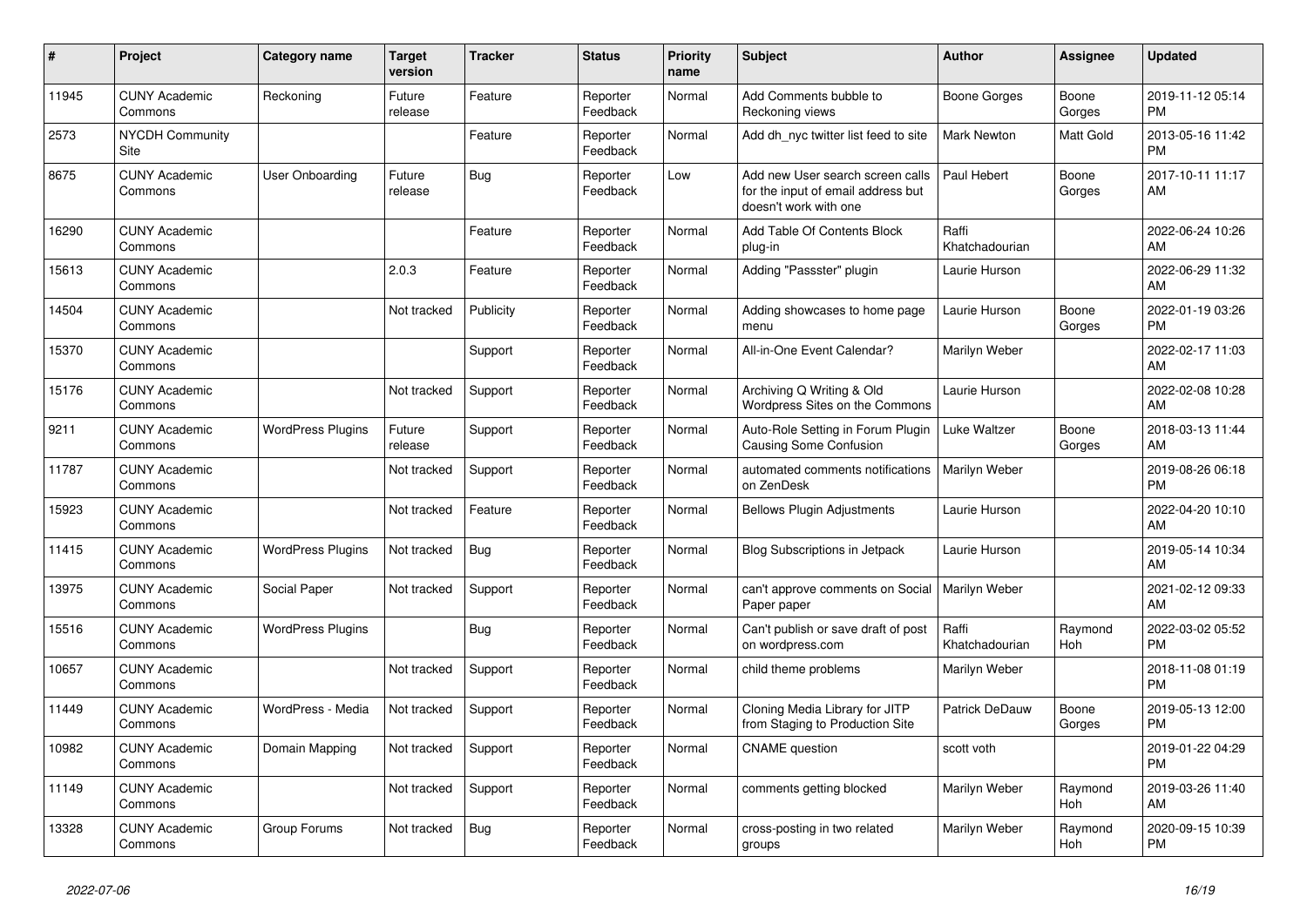| #     | Project                         | Category name            | Target<br>version | <b>Tracker</b> | <b>Status</b>        | <b>Priority</b><br>name | <b>Subject</b>                                                    | <b>Author</b>       | Assignee            | <b>Updated</b>                |
|-------|---------------------------------|--------------------------|-------------------|----------------|----------------------|-------------------------|-------------------------------------------------------------------|---------------------|---------------------|-------------------------------|
| 11509 | <b>CUNY Academic</b><br>Commons |                          | Not tracked       | Support        | Reporter<br>Feedback | Normal                  | deleted Page causing a Menu<br>problem?                           | Marilyn Weber       |                     | 2019-06-04 09:54<br>AM        |
| 15260 | <b>CUNY Academic</b><br>Commons |                          |                   | Support        | Reporter<br>Feedback | Normal                  | Diacritical markings   European<br><b>Stages</b>                  | Marilyn Weber       |                     | 2022-02-04 08:16<br>AM        |
| 11386 | <b>CUNY Academic</b><br>Commons | WordPress - Media        | Not tracked       | Support        | Reporter<br>Feedback | Normal                  | disappearing images                                               | scott voth          | Boone<br>Gorges     | 2019-05-14 10:32<br>AM        |
| 9207  | <b>CUNY Academic</b><br>Commons |                          | Future<br>release | Support        | Reporter<br>Feedback | Normal                  | display dashboards made in<br>Tableau?                            | Marilyn Weber       | Boone<br>Gorges     | 2018-04-10 10:42<br>AM        |
| 11493 | <b>CUNY Academic</b><br>Commons | Domain Mapping           | Not tracked       | Support        | Reporter<br>Feedback | Normal                  | Domain Mapping Request - Talia<br>Schaffer                        | scott voth          | Matt Gold           | 2019-08-06 08:39<br>AM        |
| 12198 | <b>CUNY Academic</b><br>Commons |                          | Not tracked       | <b>Bug</b>     | Reporter<br>Feedback | Normal                  | Duplicate listing in My Sites                                     | Tom Harbison        |                     | 2019-12-09 05:50<br><b>PM</b> |
| 9289  | <b>CUNY Academic</b><br>Commons | <b>WordPress Plugins</b> | Future<br>release | Bug            | Reporter<br>Feedback | Normal                  | Email Users Plugin                                                | Laurie Hurson       | Boone<br>Gorges     | 2018-10-24 12:34<br><b>PM</b> |
| 12121 | <b>CUNY Academic</b><br>Commons | <b>WordPress Plugins</b> | 2.0.3             | Feature        | Reporter<br>Feedback | Normal                  | Embedding H5P Iframes on<br>Commons Site                          | Laurie Hurson       | Boone<br>Gorges     | 2022-06-29 11:32<br>AM.       |
| 15655 | <b>CUNY Academic</b><br>Commons |                          | 2.0.3             | Support        | Reporter<br>Feedback | Normal                  | Event Aggregator plugin?                                          | Marilyn Weber       |                     | 2022-06-29 11:32<br>AM        |
| 11120 | <b>CUNY Academic</b><br>Commons | <b>WordPress Plugins</b> | Not tracked       | <b>Bug</b>     | Reporter<br>Feedback | Normal                  | Events Manager Events Not<br>Showing Up                           | Mark Webb           |                     | 2019-02-27 04:10<br><b>PM</b> |
| 14398 | <b>CUNY Academic</b><br>Commons |                          | Not tracked       | Support        | Reporter<br>Feedback | Normal                  | Events plug-in notification problem                               | Marilyn Weber       |                     | 2021-05-11 11:21<br>AM        |
| 6014  | <b>CUNY Academic</b><br>Commons | Publicity                | Future<br>release | Publicity      | Reporter<br>Feedback | Normal                  | Google search listing                                             | Matt Gold           | Boone<br>Gorges     | 2016-09-21 03:48<br><b>PM</b> |
| 1544  | <b>CUNY Academic</b><br>Commons | Groups (misc)            | Future<br>release | Feature        | Reporter<br>Feedback | Normal                  | Group Filtering and Sorting                                       | Matt Gold           | <b>Chris Stein</b>  | 2019-03-01 02:25<br><b>PM</b> |
| 11131 | <b>CUNY Academic</b><br>Commons |                          | Future<br>release | Feature        | Reporter<br>Feedback | Normal                  | <b>Image Annotation Plugins</b>                                   | Laurie Hurson       |                     | 2019-02-26 11:33<br>AM        |
| 9947  | <b>CUNY Academic</b><br>Commons | <b>WordPress Plugins</b> | Future<br>release | Feature        | Reporter<br>Feedback | Normal                  | Install H5P quiz plugin                                           | Matt Gold           | Boone<br>Gorges     | 2018-09-11 11:01<br>AM        |
| 11556 | <b>CUNY Academic</b><br>Commons | Courses                  | Not tracked       | <b>Bug</b>     | Reporter<br>Feedback | Normal                  | Instructor name given in course<br>listing                        | <b>Tom Harbison</b> |                     | 2019-06-25 04:12<br><b>PM</b> |
| 1456  | <b>CUNY Academic</b><br>Commons | Group Invitations        | Future<br>release | Feature        | Reporter<br>Feedback | Low                     | Invite to Group Button from Profile<br>Field                      | <b>Matt Gold</b>    | Samantha<br>Raddatz | 2015-11-09 05:59<br><b>PM</b> |
| 7115  | <b>CUNY Academic</b><br>Commons | Groups (misc)            | Future<br>release | Feature        | Reporter<br>Feedback | Normal                  | make licensing info clear during<br>group creation                | <b>Matt Gold</b>    | Raymond<br>Hoh      | 2020-12-08 11:32<br>AM        |
| 15169 | <b>CUNY Academic</b><br>Commons |                          | 2.0.3             | Support        | Reporter<br>Feedback | Normal                  | new Prelude website zipfiles for<br>custom theme and other files. | Marilyn Weber       |                     | 2022-06-29 11:32<br>AM        |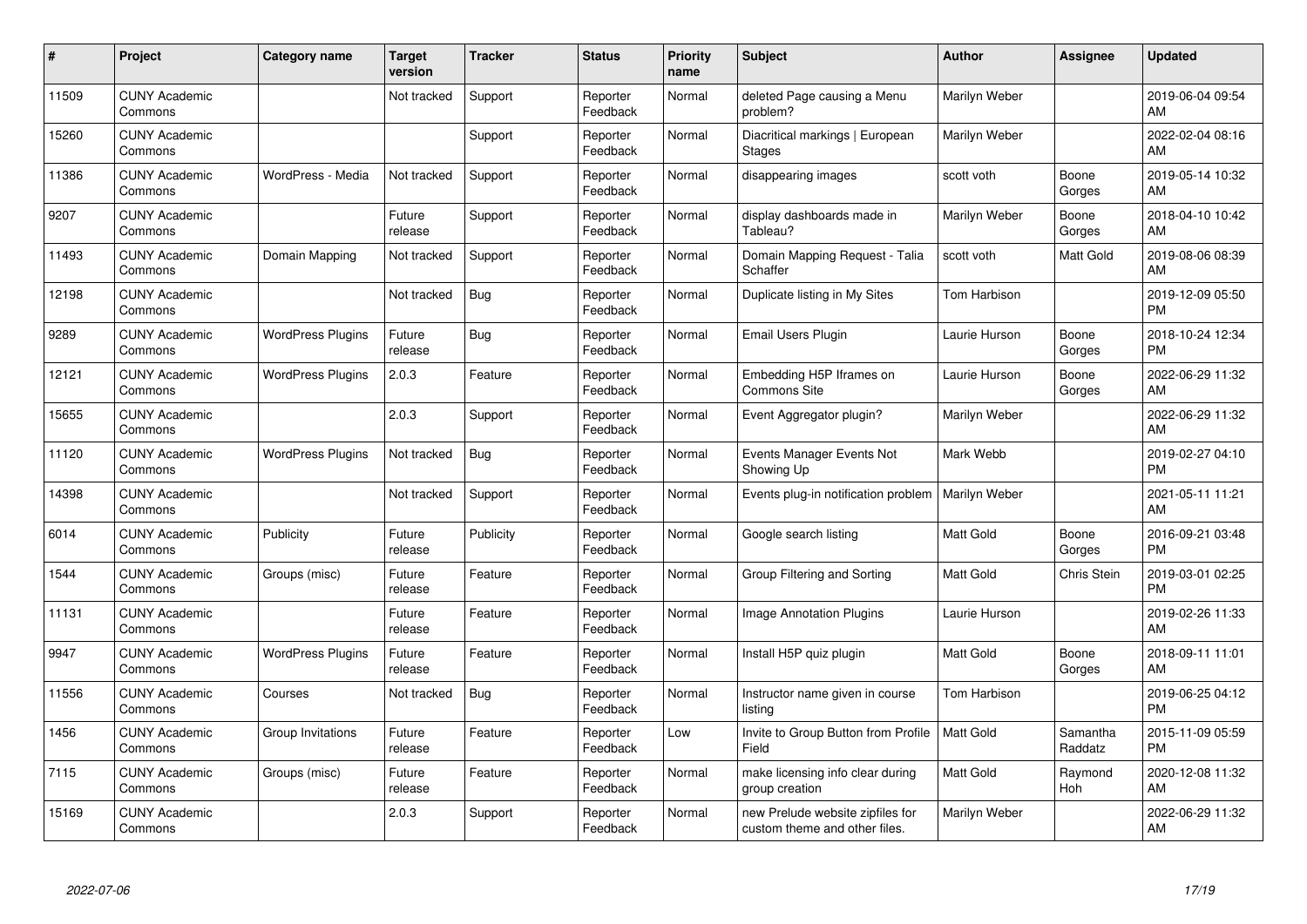| #     | Project                         | Category name              | <b>Target</b><br>version | <b>Tracker</b> | <b>Status</b>        | Priority<br>name | <b>Subject</b>                                                  | <b>Author</b>           | <b>Assignee</b>     | <b>Updated</b>                |
|-------|---------------------------------|----------------------------|--------------------------|----------------|----------------------|------------------|-----------------------------------------------------------------|-------------------------|---------------------|-------------------------------|
| 10678 | <b>CUNY Academic</b><br>Commons |                            | Not tracked              | Bug            | Reporter<br>Feedback | High             | Newsletter Plugin Not Sending<br>Out Newsletters                | Mark Webb               | Boone<br>Gorges     | 2019-09-16 09:38<br><b>PM</b> |
| 10262 | <b>CUNY Academic</b><br>Commons |                            | Not tracked              | Bug            | Reporter<br>Feedback | Normal           | Newsletter Plugin: Broken Image<br>at Bottom of All Newsletters | Mark Webb               | Raymond<br>Hoh      | 2018-08-30 05:17<br><b>PM</b> |
| 12004 | <b>CUNY Academic</b><br>Commons |                            | Not tracked              | Support        | Reporter<br>Feedback | Normal           | Notifications for spam blog<br>comments                         | Gina Cherry             | Raymond<br>Hoh      | 2019-11-01 12:05<br><b>PM</b> |
| 5317  | <b>CUNY Academic</b><br>Commons | Group Blogs                | Not tracked              | <b>Bug</b>     | Reporter<br>Feedback | Normal           | Notifications of New Post Didn't<br>Come                        | Luke Waltzer            | Samantha<br>Raddatz | 2016-03-21 10:41<br><b>PM</b> |
| 14074 | <b>CUNY Academic</b><br>Commons | WordPress (misc)           | Not tracked              | Support        | Reporter<br>Feedback | Normal           | page password protection problem                                | Marilyn Weber           |                     | 2021-03-02 11:03<br>AM        |
| 11971 | <b>CUNY Academic</b><br>Commons | <b>Email Notifications</b> | Future<br>release        | Bug            | Reporter<br>Feedback | Low              | Pictures obscured in emailed post<br>notifications              | Marilyn Weber           | Raymond<br>Hoh      | 2019-11-21 01:14<br><b>PM</b> |
| 11788 | <b>CUNY Academic</b><br>Commons | <b>WordPress Plugins</b>   | Future<br>release        | Support        | Reporter<br>Feedback | Normal           | Plugin Request - Browse Aloud                                   | scott voth              |                     | 2019-09-24 08:42<br>AM        |
| 14629 | <b>CUNY Academic</b><br>Commons |                            | Not tracked              | Bug            | Reporter<br>Feedback | Normal           | Possible Post Order Bug?                                        | <b>Syelle Graves</b>    |                     | 2021-09-14 10:47<br>AM        |
| 11771 | <b>CUNY Academic</b><br>Commons |                            | Not tracked              | Support        | Reporter<br>Feedback | Normal           | post displays in sections                                       | Marilyn Weber           |                     | 2019-08-20 10:34<br>AM        |
| 14900 | <b>CUNY Academic</b><br>Commons |                            | Not tracked              | Support        | Reporter<br>Feedback | Normal           | previous theme?                                                 | Marilyn Weber           |                     | 2021-10-25 10:31<br>AM        |
| 14842 | <b>CUNY Academic</b><br>Commons |                            | Not tracked              | Support        | Reporter<br>Feedback | Normal           | Question about widgets and block<br>editor                      | Gina Cherry             |                     | 2021-10-06 03:01<br><b>PM</b> |
| 16110 | <b>CUNY Academic</b><br>Commons |                            |                          | Support        | Reporter<br>Feedback | Normal           | remove Creative Commons<br>license from pages?                  | Marilyn Weber           | Raymond<br>Hoh      | 2022-05-17 06:11<br><b>PM</b> |
| 5826  | <b>CUNY Academic</b><br>Commons | <b>WordPress Plugins</b>   | Future<br>release        | Support        | Reporter<br>Feedback | Normal           | <b>Remove Subscription Options</b><br>plugin from directory     | Sarah Morgano           | Sarah<br>Morgano    | 2016-10-21 04:14<br><b>PM</b> |
| 9979  | <b>CUNY Academic</b><br>Commons | <b>Email Notifications</b> | Not tracked              | Bug            | Reporter<br>Feedback | Normal           | Reports of slow email activation<br>emails                      | <b>Matt Gold</b>        | Boone<br>Gorges     | 2018-08-29 09:40<br><b>PM</b> |
| 16099 | <b>CUNY Academic</b><br>Commons |                            |                          | Support        | Reporter<br>Feedback | Normal           | request for Newsletter Glue                                     | Marilyn Weber           |                     | 2022-05-13 12:14<br><b>PM</b> |
| 16245 | <b>CUNY Academic</b><br>Commons | WordPress (misc)           |                          | <b>Bug</b>     | Reporter<br>Feedback | Normal           | Save Button missing on<br>WordPress Profile page                | scott voth              | Raymond<br>Hoh      | 2022-06-16 03:09<br><b>PM</b> |
| 6356  | <b>CUNY Academic</b><br>Commons | <b>WordPress Plugins</b>   | Future<br>release        | Bug            | Reporter<br>Feedback | Low              | Should Subscribe2 be<br>deprecated?                             | Luke Waltzer            |                     | 2017-03-20 12:20<br><b>PM</b> |
| 11077 | <b>CUNY Academic</b><br>Commons | Events                     | Not tracked              | Feature        | Reporter<br>Feedback | Normal           | Show event category description<br>in event list view           | Raffi<br>Khatchadourian |                     | 2019-02-12 10:38<br><b>PM</b> |
| 12484 | <b>CUNY Academic</b><br>Commons |                            | Not tracked              | Support        | Reporter<br>Feedback | Normal           | Sign up Code for COIL Course<br>starting in March               | Laurie Hurson           | Matt Gold           | 2020-03-02 02:26<br><b>PM</b> |